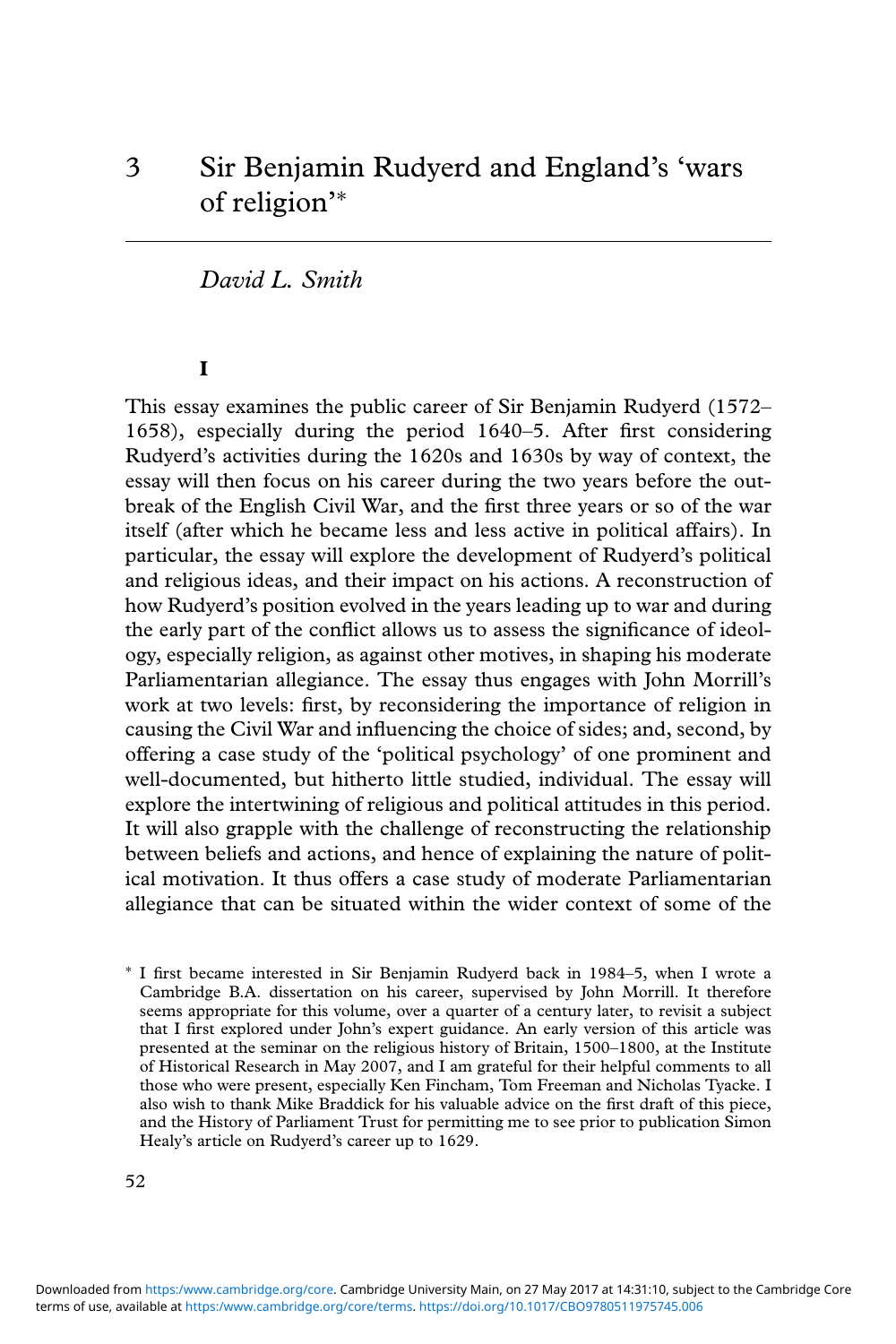central concerns and approaches of 'revisionism' in general and of John Morrill's work in particular.

#### **II**

Rudyerd's parliamentary career began relatively late in his life; born in December 1572, he was aged nearly fifty when he first entered the Commons in 1621. He sat in every parliament from then until 1648, and he was one of the thirteen oldest members of the Commons by the time the Long Parliament assembled in November 1640.<sup>1</sup> Educated at Winchester College and St John's College, Oxford, he was later admitted to the Middle Temple in April 1590, and called to the Bar in October 1600. At an unknown date he married Mary Harrington, and in 1610 he obtained a licence to travel abroad for three years. After his return he was knighted, in March 1618, and the following month was appointed Surveyor of the Court of Wards for life. He held that lucrative office until the court's abolition in February 1646, whereupon the Long Parliament voted him  $\text{\emph{£}}6,000$  as compensation. In 1619 he was also granted an annuity of  $\text{\emph{£}}200$ that was apparently still being paid in the 1640s.<sup>2</sup> Rudyerd was noted for his eloquence, and Sir Edward Dering referred to him in the Long Parliament as 'that silver trumpet'.<sup>3</sup> Sir John Eliot was less impressed, and once wrote that Rudyerd 'did speak never but premeditated, which had more show of memory than affection and made his words less powerful than observed', $4$  but what Rudyerd's speeches may have lacked in spontaneity they made up for in rhetorical prowess and colour of language. His attitudes can be reconstructed principally from these parliamentary speeches, and his concerns ranged broadly across the public issues of the period, from foreign policy to the crown's finances and the future of the Church of England.

The key influence on Rudyerd's political career appears to have been his friendship with William Herbert, third earl of Pembroke, and with his younger brother Philip Herbert, earl of Montgomery and fourth earl of Pembroke. Rudyerd's connection with the Herberts apparently grew out of his early association with Robert Sidney, Lord L'Isle, whose elder

<sup>1</sup> Mary Frear Keeler, *The Long Parliament, 1640–1641: A Biographical Study of its Members*,

<sup>&</sup>lt;sup>2</sup> For biographical accounts of Rudyerd see J. A. Manning, ed., *Memoirs of Sir Benjamin Rudyerd, Knt* (1841); C. H. Firth's life of Rudyerd in the old *DNB*; and my life of Rudyerd in the *ODNB*. <sup>3</sup> *The speeches of Sr. Edward Deering in the Commons House of Parliament* (1641), p. 4 (Wing,

D 1116). <sup>4</sup> Maija Jansson and W. B. Bidwell, eds., *Proceedings in Parliament, 1625* (New Haven and

London, 1987), p. 507.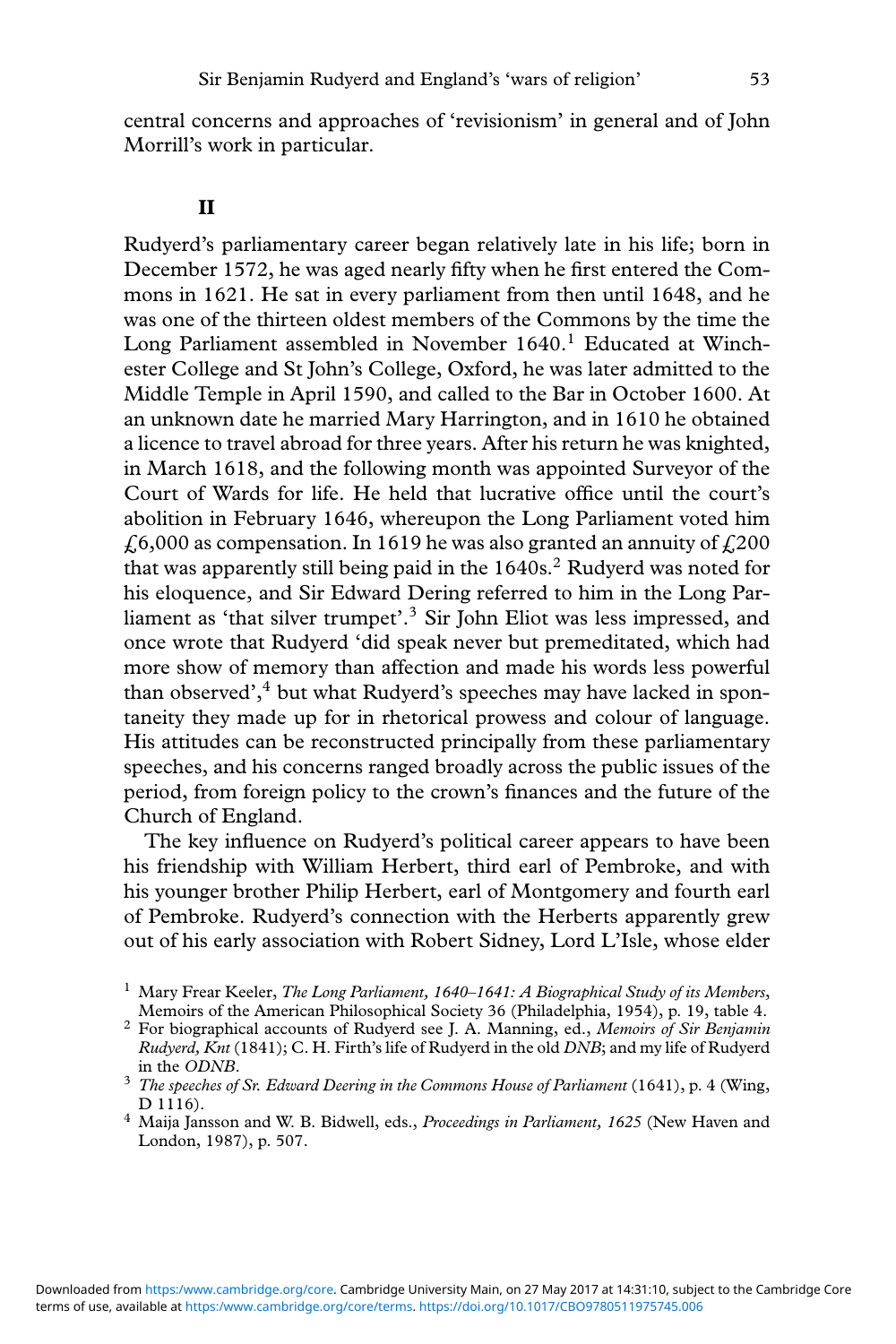son he tutored on a grand tour. The third earl of Pembroke, to whom Rudyerd owed his appointment as Surveyor of the Wards, was L'Isle's nephew. Rudyerd sometimes answered letters for both the third and the fourth earls of Pembroke, and he also acted as a surety for some of their legal transactions, such as indentures conveying land. Similarly, his return to Parliament for Portsmouth (1621, 1624, 1625), and then for the Wiltshire constituencies of Old Sarum (1626), Downton (1628–9) and Wilton (1640–8) was directly due to the earls of Pembroke, whose seat was at Wilton House. During this period the earls of Pembroke nominated both members for Wilton and at least one for each of the three other constituencies that Rudyerd represented.

Throughout his parliamentary career Rudyerd co-operated closely with his patrons. Conrad Russell described him as 'the chief House of Commons spokesman for Pembroke'.<sup>5</sup> Both the third and fourth earls were strongly committed to godly Protestantism, an outlook with which Rudyerd appears to have been instinctively in sympathy. Vehemently anti-Catholic, Rudyerd, like the Herberts, advocated a pan-Protestant, pro-Dutch, anti-Spanish foreign policy, and was prepared to contemplate a French alliance if that helped to isolate Spain. Rudyerd's view of diplomacy was guided primarily by his horror that 'our religion [was] battered abroad and mouldered away at home'.<sup>6</sup> More specifically, this outlook translated into a deep concern about scandalous livings as well as scandalous ministers, and a wish to alleviate the poverty of the Church.

This theme occurred repeatedly in Rudyerd's parliamentary speeches during the 1620s, and was clearly among his highest priorities for the reform of the Church. Thus, on 15 May 1621, in his maiden speech in the Commons, he advocated an oath to prevent patrons selling clerical livings: 'Here in this place have many good laws been made against papists; but the best that I know would be to employ the best ministers, for matter of belief is not to be compelled, but persuaded.'7 His concern with ecclesiastical matters was evident again on 25 June 1625, when he spoke against inserting a proviso into the petition on religion that aimed to allow silenced ministers to preach on agreed points of doctrine and discipline, on the grounds that 'moderate bishops would do it of themselves'.8 During the later 1620s he became ever more preoccupied with the problems of scandalous livings and the under-endowment of the Church of England. Thus, on 10 February 1626, he urged the

<sup>5</sup> Conrad Russell, *Parliaments and English Politics, 1621–1629* (Oxford, 1979), p. 13. <sup>6</sup> Wallace Notestein, F. H. Relf and H. Simpson, eds., *Commons Debates, 1621*, 7 vols.

<sup>&</sup>lt;sup>7</sup> Ibid., IV, p. 344. <sup>8</sup> *Proceedings in Parliament, 1625*, p. 248.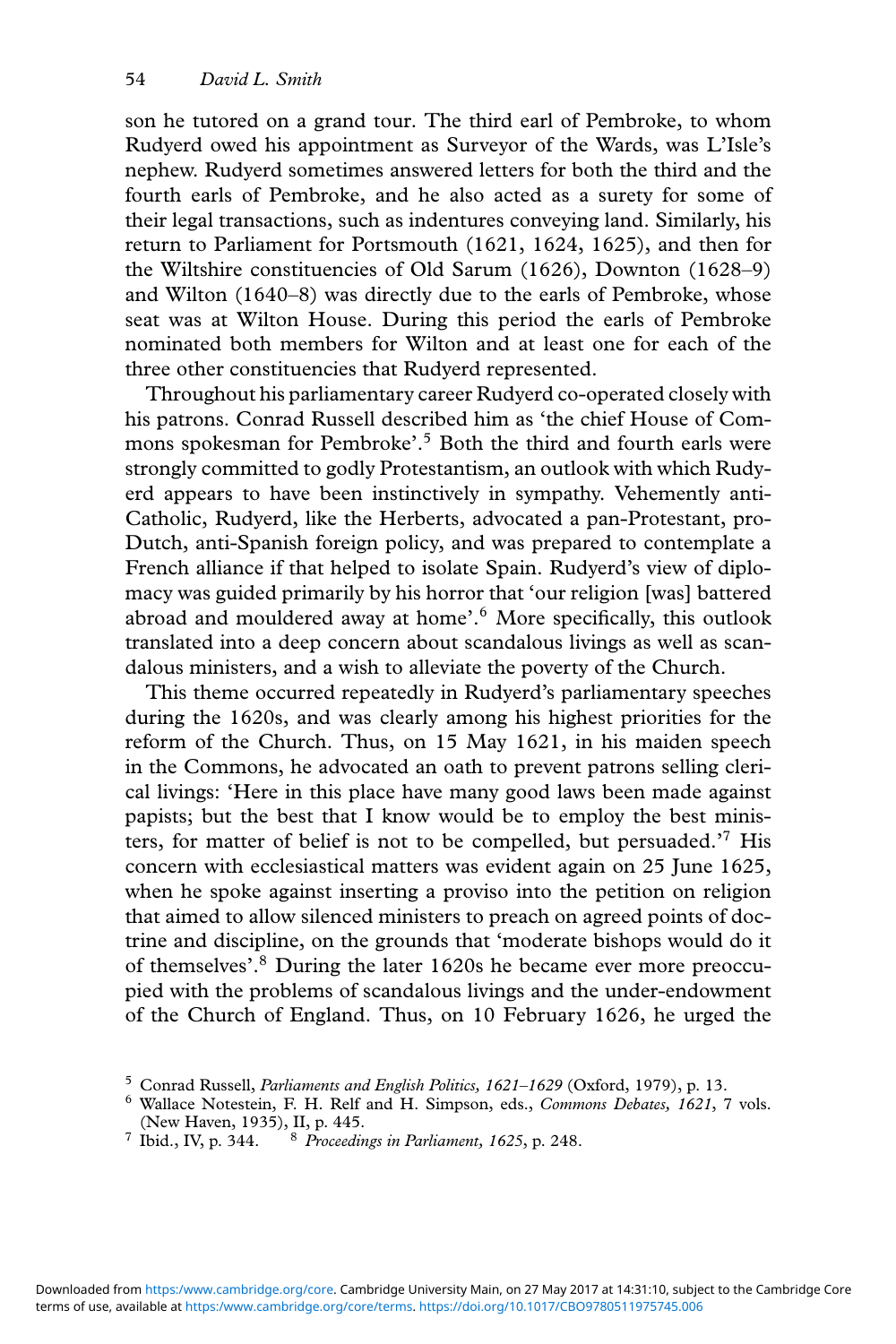Commons 'to enlarge ministers' livings, and lamented the case of two Lancashire ministers whose livings yielded 'but  $f<sub>i</sub>$  o per annum', and who had been 'found to be unlicensed alehousekeepers'. There was, he complained, 'scarce such blindness or ignorance in Christendom as in some parts of this kingdom'.<sup>9</sup> He called for a bill to improve the endowment of scandalous livings, and subsequently suggested that this be paired with another bill concerning scandalous ministers.<sup>10</sup> A subcommittee was appointed to draw up such a bill, but it does not appear to have reported before the parliament was dissolved.<sup>11</sup>

Two years later Rudyerd explored these problems much more fully in a major speech, probably delivered on 21 April 1628, and later published as a separate, entitled *Sir Beniamin Ruddierd's speech in behalfe of the Cleargy*. <sup>12</sup> He maintained that 'there were some places in England, which were scarce in Christendom, where God was little better known than amongst the Indians'. These places included 'the utmost skirts of the north, where the prayers of the common people are more like spells and charms than devotions', and Rudyerd detected 'the same blindness and ignorance . . . in divers parts of Wales'. He insisted that 'to plant good ministers in good livings was the strongest and surest means to establish true religion', and that 'it would prevail more against papistry than the making of new laws or executing of old'. He believed this was 'absolutely within our power'. Rudyerd was tough on scandalous ministers – 'there is no man shall be more forward to have them severely punished than I will be' – but also tough on the causes of scandalous ministers: 'let us provide them convenient livings, and then punish them, in God's name; but till then, scandalous livings cannot but have scandalous ministers'. The 'glorious and religious work of King James' offered an inspiring example: 'within the space of one year he caused to be planted churches through all Scotland, the Highlands, and the Borders, with  $f<sub>1</sub>30$  a year apiece, with a house and some glebe land belonging to them; which  $f<sub>1</sub>30$ a year, considering the cheapness of the country, and the modest fashion of ministers living there, is worth double as much as anywhere within an 100 miles of London'. He asserted that 'though Christianity and religion be established generally throughout this kingdom, yet until it be planted more particularly, I shall scarce think this a Christian commonwealth'.

<sup>9</sup> Maija Jansson and W. B. Bidwell, eds., *Proceedings in Parliament, 1626*, 4 vols. (New Haven and London, 1991–6), II, pp. 12, 15, 17.  $^{10}$  Ibid., II, p. 128; III, p. 101.  $^{11}$  Ibid., II, pp. 26–9.  $^{12}$  For the problems of dating this speech, and a convincing case for regarding 21 April

<sup>1628</sup> as the most probable date, see M. F. Keeler, M. J. Cole and W. B. Bidwell, eds., *Proceedings in Parliament, 1628*, 6 vols. (New Haven, 1977–83), III, p. 17n. *Sir Beniamin Ruddierd's speech in behalfe of the Cleargy* (London, 1628) is ESTC, S2865, 21435.7.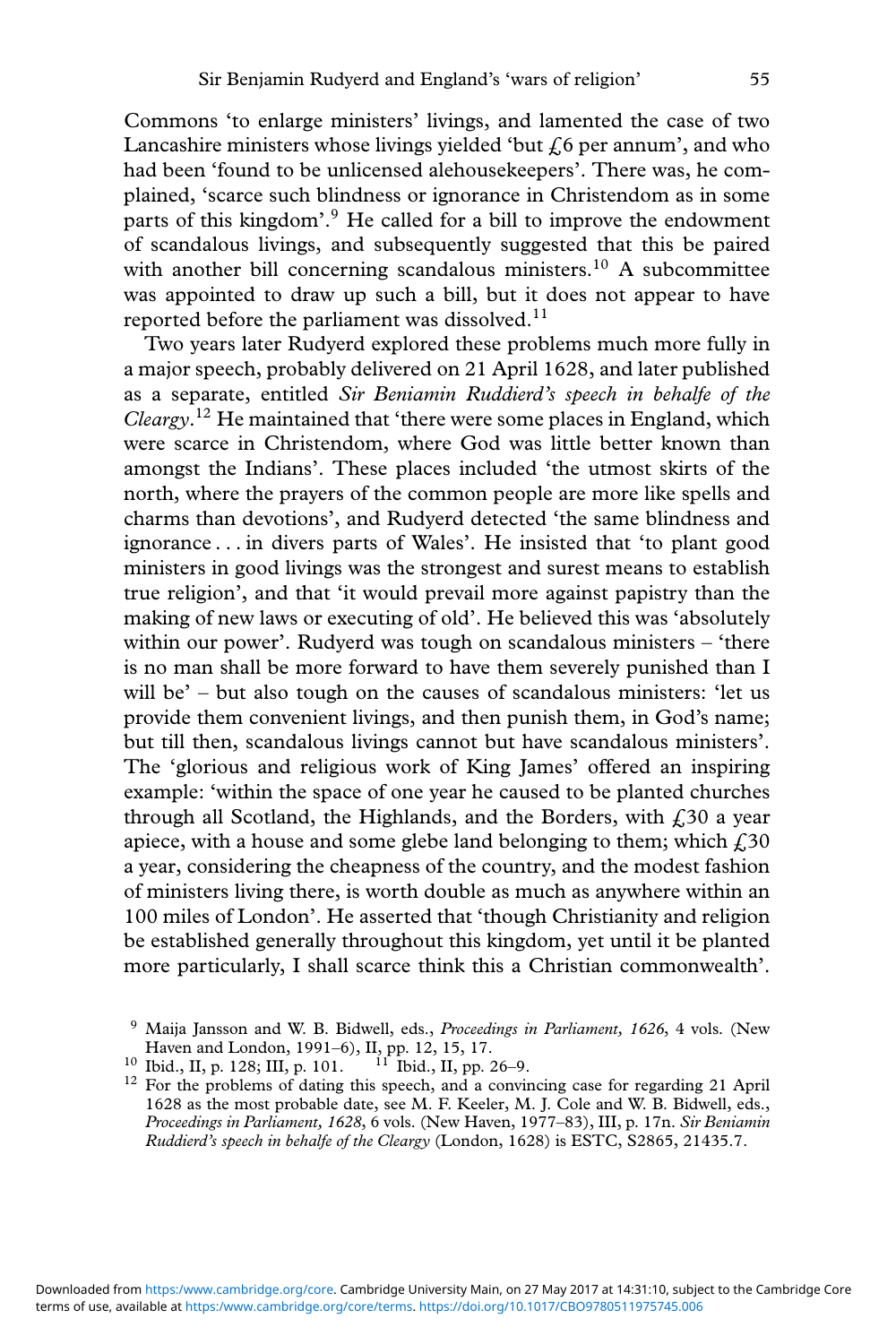This matter would, Rudyerd declared, 'lie heavy upon Parliaments until it be effected', and he concluded, 'I will never give over soliciting this cause as long as Parliaments and I live together'. Rudyerd believed that until Parliament took radical steps, the Church's economic problems would remain unresolved. When, on 16 May 1628, the scandalous ministers bill received a third reading, he again urged that it might go 'hand in hand' with the scandalous livings bill, although the latter was never reported to the House.<sup>13</sup>

By the later 1620s, Rudyerd had another growing concern about the state of the Church of England, namely the increasing influence of Arminianism. His anxieties became evident in April 1626, when he informed Sir Francis Nethersole that Pembroke 'does not think fit his Majesty should stand neutral towards the Arminians lest he should give them too much countenance'.<sup>14</sup> A few days later, he supported Pym's investigation of Richard Montagu and urged that the charges against him should be related to the Lords.<sup>15</sup> In the 1628 Parliament, Rudyerd was named to the committees that drew up charges against two other divines, Roger Maynwaring and Richard Burgess.<sup>16</sup> Parliamentary fears of creeping Arminianism came to a head in the 1629 session, and on 29 January Rudyerd made a remarkable speech in the committee of religion that offers an important insight into his conception of the Church of England and the dangers that it faced. According to Sir Edward Nicholas, Rudyerd argued that

His Majesty hath already publicly declared to keep the unity of love in the bond of peace; popery is ancient amongst us and in that we complain only of the want of execution of laws against recusants. Arminianism lately crept in and crept up into high places. Moves that we should consider of the articles of our faith long since agreed, 1552, and published again lately; the ancient catechism appointed and published in our book of common prayer, and to consider also of those also at Lambeth: from all which he would have us to take our proceedings, to express what those were, and to advance against all that shall vary from those, without disputing for or against particulars nor upstart opinions.<sup>17</sup>

By highlighting the 1552 Articles and the Lambeth Articles of 1595, Rudyerd was espousing a strongly Protestant – indeed, Calvinist – vision of the Church of England. Small wonder, then, that he was deeply opposed to any signs of growing Arminian influence, and about two weeks later, on 10 February, he urged the Commons to write to the

<sup>&</sup>lt;sup>13</sup> Proceedings in Parliament, 1628, III, pp. 431, 438, 440.<br><sup>14</sup> Proceedings in Parliament, 1626, IV, p. 309.<br><sup>15</sup> Ibid., III, p. 101.<br><sup>16</sup> Proceedings in Parliament, 1628, IV, pp. 36, 60.<br><sup>17</sup> Wallace Notestein and F. p. 116.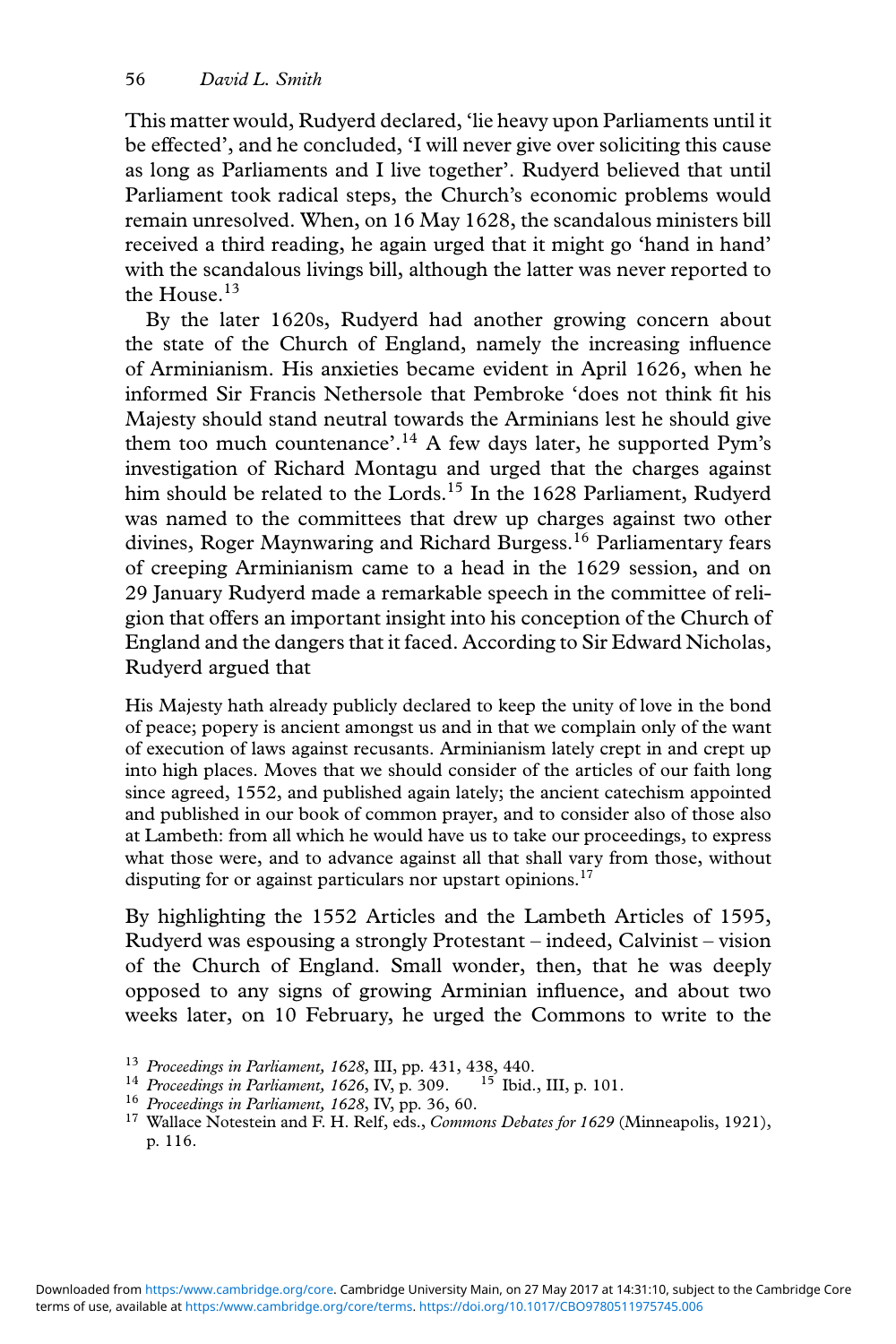universities of Oxford and Cambridge requesting details of the 'public censures and recantations . . . made on such as have held tenets of Arminianism and popery'.<sup>18</sup> The House duly resolved that the Speaker should do this.<sup>19</sup>

Rudyerd's religious outlook was consistent not only with Pembroke's, but also with that of other members of the Commons with whom he regularly collaborated politically, not least in seeking an overhaul of crown revenues, most notably Sir Nathaniel Rich, Sir Dudley Digges and John Pym. These members aimed both to enlarge the monarch's income and to safeguard the future of parliaments. Politically, Rudyerd was probably the least radical of them, and throughout the 1620s he mainly confined himself to advocating the grant of a generous number of subsidies. For example, on 26 November 1621 he moved that 'we would not suffer the instrument to be strained too high to the ruin but proceed to bounty speedily'.<sup>20</sup> Rudyerd consistently urged the Commons to back up its advice on foreign policy, and especially its calls for war, with generous grants of supply. Thus on 22 June 1625 he hoped that members would 'carry [them]selves in this first session' of Charles I's reign 'with sweetness, with duty, with confidence in and towards his Majesty', who had been 'bred in Parliaments'.<sup>21</sup> Eight days later he reminded members that 'the King's domestical charges [were] exceeding great; for funeral, entertainment of ambassadors, and coronation. The charge of the navy like to be 3 hundred thousand pounds', and he wanted the House to 'give ... in some proportion to this great charge'.<sup>22</sup> In a similar vein, Rudyerd declared on 22 March 1628 that 'the way to show that we are the wise counsellors or that we should be so is . . . by giving a large and ample supply, proportionable to the greatness and importance of the work in hand, for counsel without money is but a speculation'.<sup>23</sup> He recognized that Parliament's 'power of the purse', if pushed too far, could force the king to resort to non-parliamentary means of raising money, and this fear lay behind his celebrated warning to the Commons, earlier in that same speech, that 'this is the crisis of Parliaments: we shall know by this if Parliaments live or die'.<sup>24</sup>

Rudyerd's repeated calls for generous supply closely resembled Pembroke's own views, and their attitudes towards the duke of Buckingham were similarly aligned. Throughout, they remained at heart suspicious of the duke, but they were prepared to co-operate with him for tactical reasons, especially after 1623–4, when Buckingham became committed

<sup>&</sup>lt;sup>18</sup> Ibid., pp. 57, 137. <sup>19</sup> CJ, I, pp. 928, 930. <sup>20</sup> Commons Debates, 1621, II, p. 445.<br><sup>21</sup> Proceedings in Parliament, 1625, p. 219. <sup>22</sup> Ibid., p. 274.<br><sup>23</sup> Proceedings in Parliament, 1628, II, p. 59. <sup>24</sup> Ibid., II,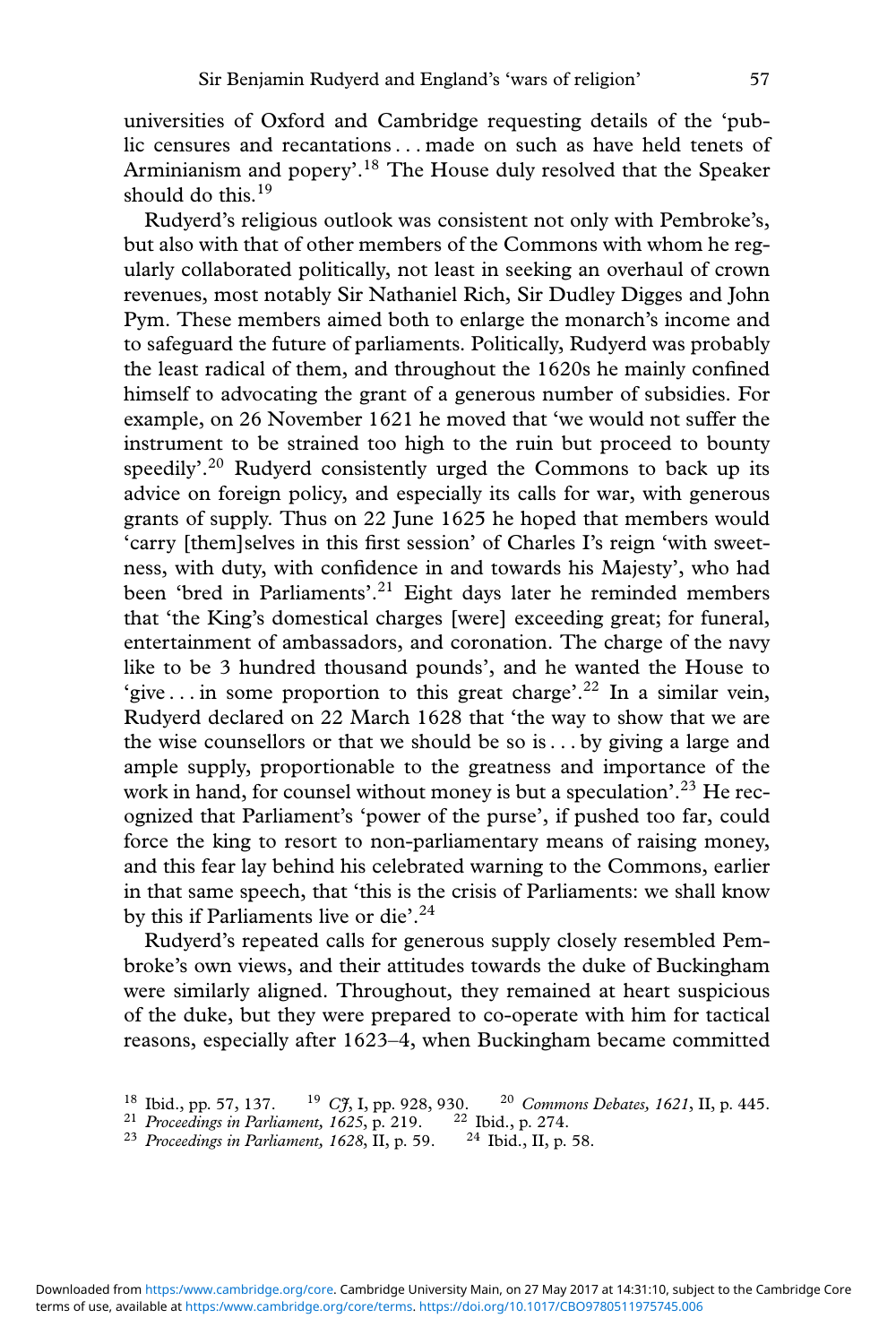to an anti-Spanish foreign policy. This reconciliation was, however, only skin-deep; it was a member of the Pembroke 'interest', Dr Turner, who launched the attack on Buckingham in the 1626 parliament, and Rudyerd was among the sixteen members of the Commons appointed to assist the managers of the duke's impeachment.<sup>25</sup> A further attempt at reconciliation, in the form of a marriage agreement concluded in early August 1626 between Buckingham's daughter and Pembroke's nephew, appears to have had some effect, $2^6$  and probably explains why both Rudyerd and Pembroke took a moderate line in the debates over the Petition of Right in 1628, and in particular opposed naming the duke in the Petition.

Rudyerd indicated his view of the Petition on 28 April 1628, when he told the Commons that 'if justice and wisdom may be stretched to desolation, let us thereby learn that moderation is the virtue of virtues and wisdom of wisdoms. Let it be our masterpiece so to carry the business that we may keep parliaments on foot; for as long as they be frequent there will be no irregular power, which though it cannot broken at once, yet in short time it will be made and moldered away.' Rudyerd was pleased to see 'that old decrepit law Magna Carta, which has been so long kept and lain bedridden . . . walk abroad again with new vigour and lustre'. Equally, he insisted that 'the King is a good man who is greater than any king who is not so', and he reminded members that 'the King has intimated that he would have the abuses of power reformed: a happiness to us.'27 Pembroke's stance in the Lords, while supportive of the Petition in principle, was likewise conciliatory. On 9 May, he reportedly 'occurs [sic] with the petition. Moved to sweeten the manner, not to lay down the particulars so at large . . . As many of the particulars to stand as may stand. None to be omitted, but such as will distaste the King.'<sup>28</sup> Rudyerd spoke in very similar terms on 11 June in the Commons: 'We have daily experience of his Majesty's grace. I desire that we be so provident that we gratify his Majesty with a good turn so as we may have the benefit. The work we are about must have a future operation if his Majesty consider how dangerous the counsel is that has been offered him. If we name the person we may give a distaste to his Majesty.' According to another version of this speech, Rudyerd warned that 'if we give the King distaste, our counsel will not go down with him'.<sup>29</sup> Rudyerd's attitude towards the Petition – and even his specific language about the need to avoid causing Charles I 'distaste' – was thus strikingly close to that of his patron.

<sup>&</sup>lt;sup>25</sup> *Proceedings in Parliament, 1626, II, pp. 261–2, 268–9; III, pp. 140, 147.*<br><sup>26</sup> Roger Lockyer, *Buckingham: The Life and Political Career of George Villiers, First Duke of Buckingham, 1592–1628* (Harlow, 1981), p.

*Buckingham, 1592–1628* (Harlow, 1981), p. 333. <sup>27</sup> *Proceedings in Parliament, 1628*, III, pp. 128–9, 138. <sup>28</sup> Ibid., V, p. 401. <sup>29</sup> Ibid., IV, pp. 247, 260.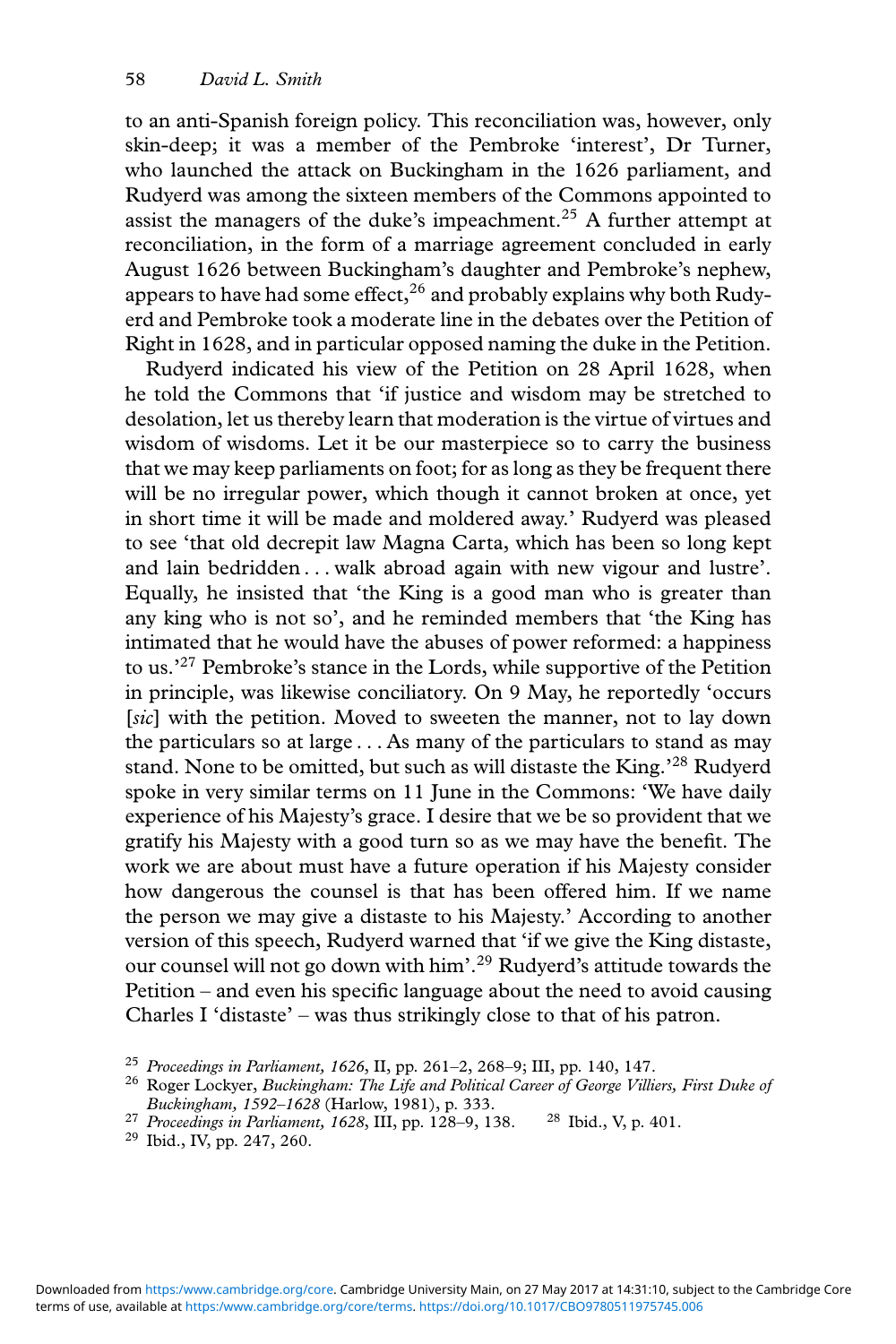These political and religious associations remained very much in evidence during Charles's Personal Rule. The third earl of Pembroke died on 10 April 1630 and was succeeded by his younger brother Philip Herbert, earl of Montgomery. Rudyerd shared his new patron's interest in colonial enterprises, and on 4 December 1630 he became one of the original incorporators of the Providence Island Company. Here again we find him working regularly with Pym and Rich. Although this company was not the hotbed of Puritan opposition that has sometimes been claimed, many of its members shared Rudyerd's commitment to godly Protestantism.<sup>30</sup> One particular letter, written in 1633 on behalf of his brother to the governor of Providence Island, Philip Bell, is very useful in throwing further light on Rudyerd's religious attitudes. Rudyerd wrote,

[P]icking here a Verse, and there a Verse to be sung after the Sermon, wherein two Reverend Preachers were cited for Examples: this is a Course I never heard, or heard of, and I am sure that in London congregations it is not used, neither can it be conveniently performed, where the Clerk doth publicly direct what Psalm, or what part, or what parcel by itself, is to be sung; and although it be no ill nor unlawful thing, to sing the scattered collected pieces of a Psalm, yet certainly it is no discretion to be unnecessarily singular.<sup>31</sup>

This letter suggests that Rudyerd wanted a clear liturgical framework, and his defence of the established order of worship is consistent with his comments in January 1629 about the Book of Common Prayer.

Rudyerd's religious concerns again came to the fore when Parliament was recalled in 1640. In a major speech on 16 April,  $32$  he reportedly lamented that 'in so long a vacation between Parliaments many disorders must needs grow in upon us as deviation in religion, violation of laws, invasion upon liberties'. He argued that 'the best religion makes the best subjects' and declared,

Let us set up more and better lights to lighten their darkness, burning, shining lights, not lukewarm glow-worm lights; that the people in all places of the kingdom may be diligently taught, carefully instructed, in soundness of doctrine by God's example in their pastors . . . The best way to suppress all other religion is to uphold our own to the height.

<sup>30</sup> See especially Karen Ordahl Kupperman, *Providence Island, 1630–1641: The Other Puri-*

<sup>&</sup>lt;sup>31</sup> Ibid., p. 232.<br><sup>32</sup> The fullest surviving accounts of this speech are found in Esther S. Cope, ed., *Proceedings of the Short Parliament of 1640*, Camden Society, 4th series, 19 (1977), pp. 138–40, 248–51. The following quotations are taken from these texts unless otherwise stated. There is another, rather more abbreviated, version in Thomas Aston, *The Short Parliament (1640) Diary of Sir Thomas Aston*, ed. Judith D. Maltby, Camden Society, 4th series, 35 (1988), pp. 3–4.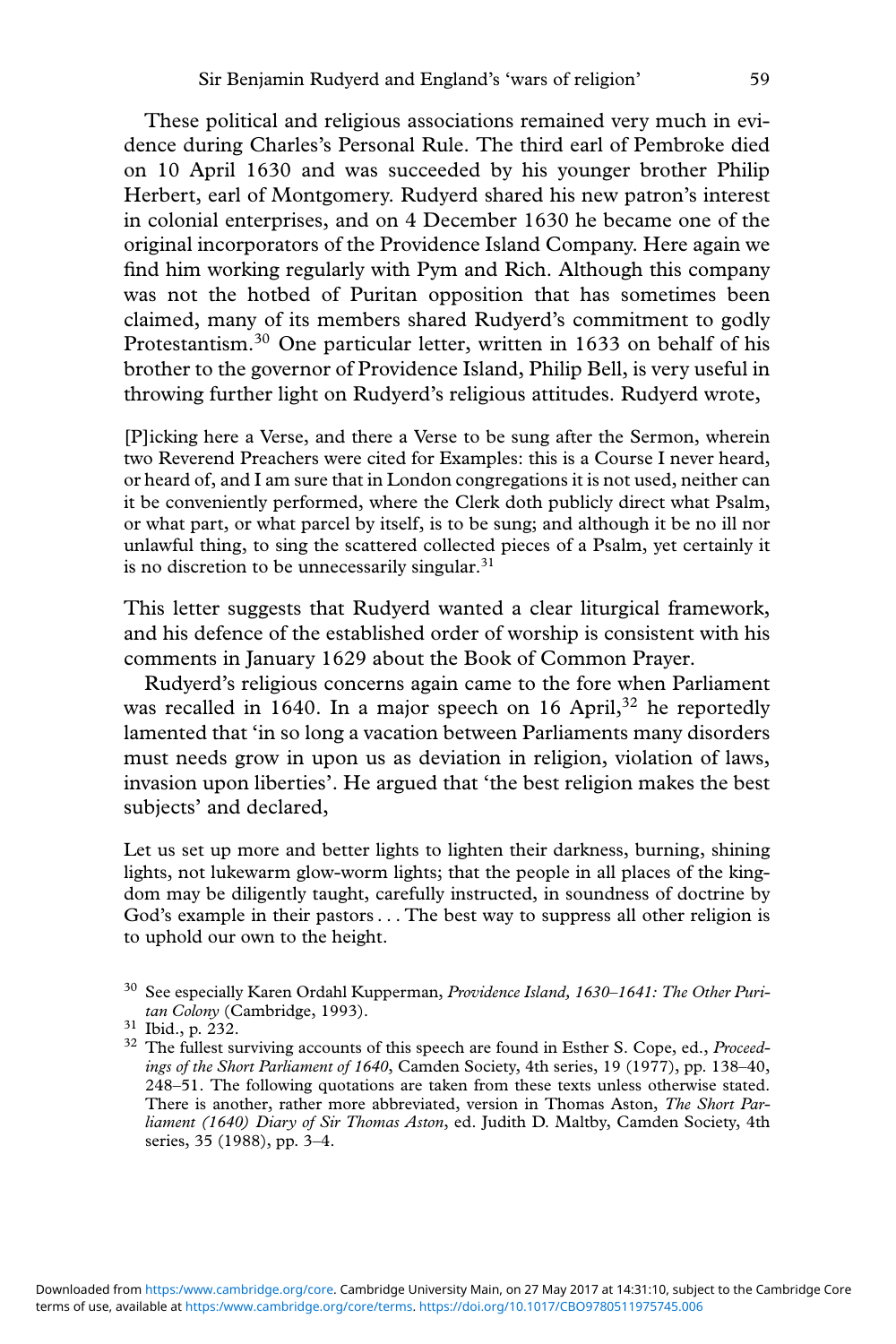This emphasis on improving the quality of the ministry was entirely consistent with Rudyerd's recorded words in the parliaments of the 1620s. His commitment to conciliation between crown and parliament, and to the granting of generous supply, remained equally striking. He reportedly warned the Commons that 'it is wisdom in us to preserve temper and moderation' lest 'we may turn the medicine into a worse disease and so undo all, even root out the race of parliaments for ever'. Parliament was 'the bed of reconciliation between a King and his people', and Rudyerd continued to regard the speedy and generous granting of supply as essential to achieving this: 'Before the ending of this Parliament, the untimely breaking whereof would be the breaking of us, I doubt not but His Majesty's revenues may be so settled, that he may live plentifully at home and abroad.' However, his warning to the Commons not to 'fall with too much vehemence on our own grievances, before we look on the king's occasions<sup>'33</sup> went largely unheeded, and Charles I, faced with a majority of members who refused to grant supply until their grievances were fully aired, dissolved the parliament after only three weeks.

#### **III**

When the Long Parliament met the following November, Rudyerd's rhetoric became rather more forceful, yet his two central concerns – religion and supply – remained the same. In a lengthy speech on 7 November 1640, he stressed the primacy of religious issues: 'let religion be our *primum quaerite*, for all things else are but *etcaeteras* to it<sup>', 34</sup> He bitterly denounced Laudian innovations and complained that they 'would evaporate and dispirit the power and vigour of religion, by drawing it out into some solemn, specious formalities – into obsolete, antiquate ceremonies, new furbished up.'35 He felt that

they have so brought it to pass that under the name of Puritans, all our religion is branded . . . Whosoever squares his actions by any rule, either divine or human, he is a Puritan. Whoever would be governed by the King's laws, he is a Puritan. He that would not do whatsoever other men would have him do, he is a Puritan. Their great work, their masterpiece, now is, to make all those of the religion to be the suspected party of the kingdom.<sup>36</sup>

Rudyerd lamented the 'disturbance [that] hath been brought upon the Church for vain, petty trifles. How the whole Church, the whole kingdom,

<sup>&</sup>lt;sup>33</sup> Aston, *Diary*, p. 4.<br><sup>34</sup> Five Speeches in the High and Honourable Court of Parliament, by Sir Beniamin Rudyerd (1641), p. 8 (Wing, R 2184).<br><sup>35</sup> Ibid., p. 9. <sup>36</sup> Ibid., p. 10.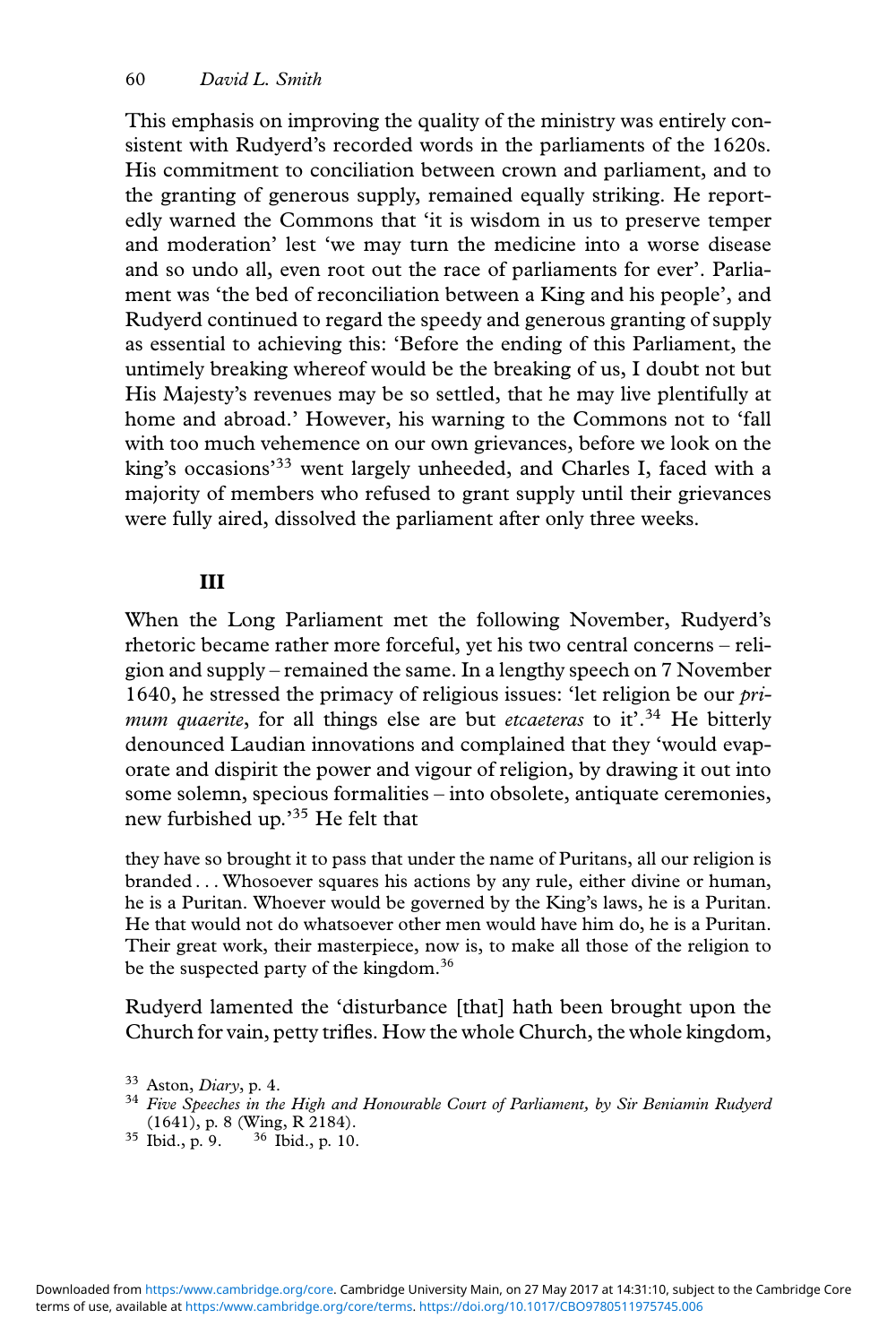hath been troubled where to place "a metaphor" – an altar. We have seen ministers, their wives, children, and families undone, against all law – against conscience – against all bowels of compassion – about not dancing upon Sundays . . . These inventions are but sieves made on purpose to winnow the best men, and that's the devil's occupation.<sup>37</sup> Rudyerd insisted that these religious issues should be the parliament's highest priority, and argued that

if we secure our religion, we shall cut off and defeat many plots that are now on foot by them and others. Believe it, our religion hath been for a long time, and still is, the great design upon this kingdom. It is a known and practised principle, that they who would introduce another principle into the Church must first trouble and disorder the government of the state, that so they may work their ends in a confusion which now lies at the door.<sup>38</sup>

He was, he declared, 'zealous of a thorough reformation in a time that exacts, that extorts it'.<sup>39</sup>

Equally, Rudyerd remained sympathetic to the crown's financial problems. In this same speech he went on to call for the removal of what he termed the 'subverting, destructive counsels', who rang 'a doleful, deadly knell over the whole kingdom', and who had 'not suffered his Majesty to appear unto his people in his own native goodness' and had 'eclipsed him by their own interposition'.40 Once these counsels had been removed, he argued, the king would be able to shine 'in his own splendour', $41$  and Rudyerd hoped that the Houses would then grant generous supply. He continued to affirm the innate symbiosis between the monarch and his subjects: 'the King must always, according to his occasions, have use of his people's power, hearts, hands, purses. The people will always have need of the King's clemency, justice, protection; and this reciprocation is the strongest, the sweetest union.'<sup>42</sup> He hoped that 'as we shall be free in our advices, so shall we be the more free of our purses, that his Majesty may experimentally find the real difference of better counsels'.<sup>43</sup> Here again, we can see a direct continuity with Rudyerd's earlier speeches during the 1620s in his promotion of good relations between crown and parliament, his attack on evil advisers, and his advocacy of a generous grant of supply.

Rudyerd returned to this last point on 23 December 1640, when he asserted that 'the principal part of this business is money; and now we are about it, I shall be glad we may give so much as will not only serve the turn for the present, but likewise to provide that it comes not quick upon

<sup>37</sup> Ibid., pp. 8–9. <sup>38</sup> Ibid., p. 11. <sup>39</sup> Ibid., pp. 15–16. <sup>40</sup> Ibid., pp. 12, 14. <sup>41</sup> Ibid., p. 14. <sup>42</sup> Ibid., pp. 14–15. <sup>43</sup> Ibid., p. 15.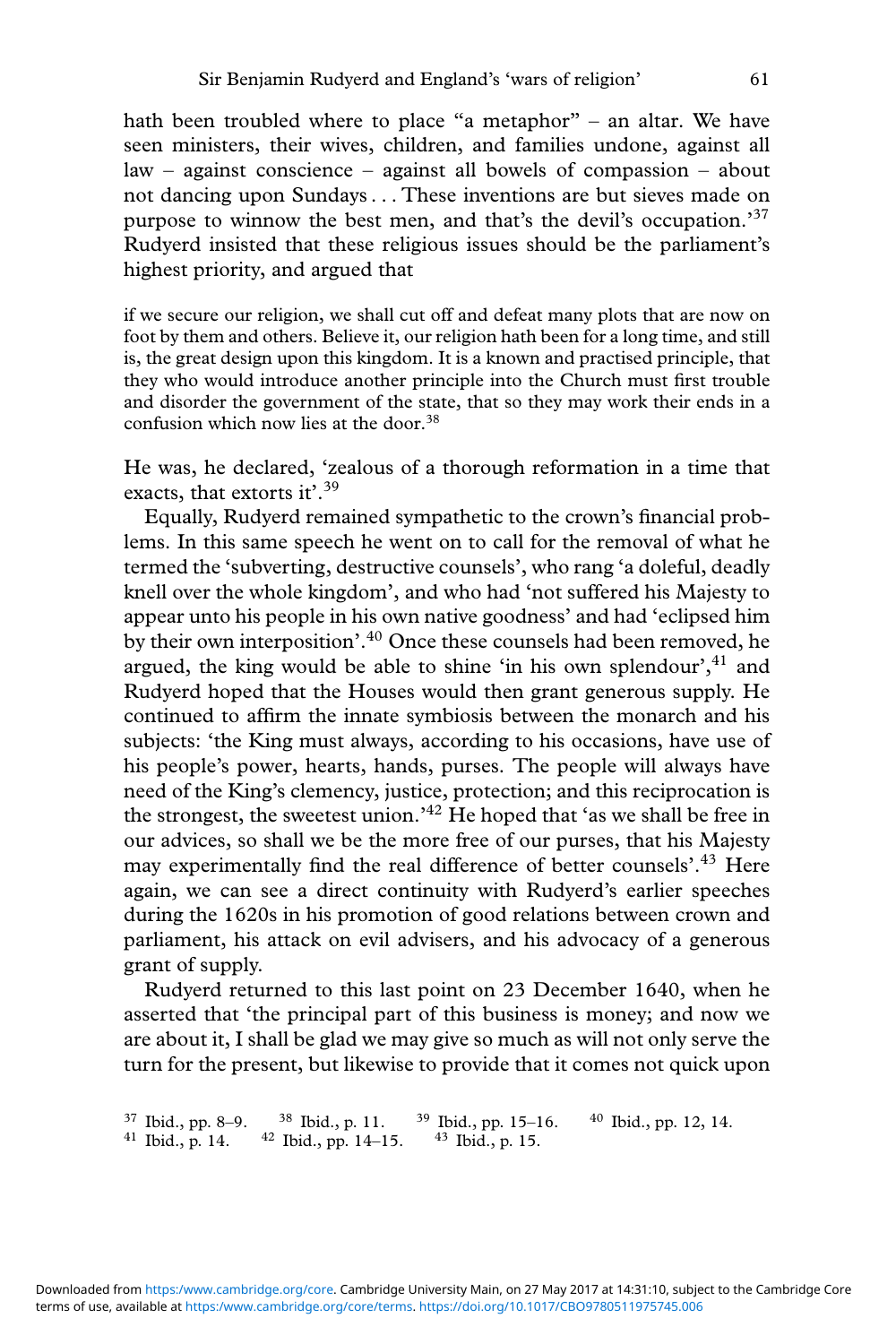us again.' He declared that 'this is the business of all the businesses of the House – of all the businesses of the kingdom; if we stand hacking for a little money we may very shortly lose all we have'. Convinced that 'four subsidies will do the work, if they be given presently', he urged members to 'do this whilst we may'.<sup>44</sup> Rudyerd's speech appears to have had the desired effect, for the Commons resolved to grant two further subsidies in addition to the two on which they had already agreed.<sup>45</sup>

Rudyerd's religious and financial concerns, and the close connection between them, were further illustrated in a speech that he made the following month, probably on 21 January  $1641<sup>46</sup>$  He regarded the Scottish commissioners' demand for  $f<sub>1</sub>514,000$  as 'a portentous apparition which shows itself in a very dry time, when the King's revenue is totally exhausted, his debts excessively multiplied, the kingdom generally impoverished by grievous burdens and disordered courses'. He felt that it would lead to 'the utter draining of the people, unless England be *puteus inexhaustus* [an inexhaustible well], as the Popes were wont to call it'. Nevertheless, he would 'most willingly and heartily afford the Scots whatsoever is just, equitable, and honourable, even to a convenient, considerable, round sum of money towards their losses and expenses'. He regarded the Scots as 'being truly touched with religion, according to their profession', and hoped that such a settlement would 'contract a closer, firmer union between the two nations than any mere human policy could ever have effected, with inestimable benefits to both in advancing the truths of religion; in exalting the greatness of the King; in securing the peace of his kingdoms against all malicious, envious, ambitious opposites to religion, to the King, [and] to his kingdoms'. Rudyerd's sympathy for the Scots as a nation 'truly touched with religion' was thus consistent with his more general commitment to godly Protestantism.

That Rudyerd did not, however, want the Church of England to be reformed along Scottish lines became increasingly clear as Parliament found itself faced with demands for radical reform, such as the London 'root and branch' petition. When the Commons debated whether or not to commit this petition on 8 February 1641, Rudyerd argued that 'it now behoves us to restrain the bishops to the duties of their functions, as they may never more hanker after heterogeneous, extravagant employments', and he stressed the need 'to regulate them according to the usage of ancient churches in the best times, that, by a well-tempered government,

<sup>44</sup> Manning, *Memoirs of Sir Benjamin Rudyerd*, pp. 166–7. <sup>45</sup> *CJ*, II, p. 57. <sup>46</sup> Maija Jansson, ed., *Proceedings in the Opening Session of the Long Parliament*, 7 vols. (Rochester and Suffolk, 2000–7), II, pp. 239–40.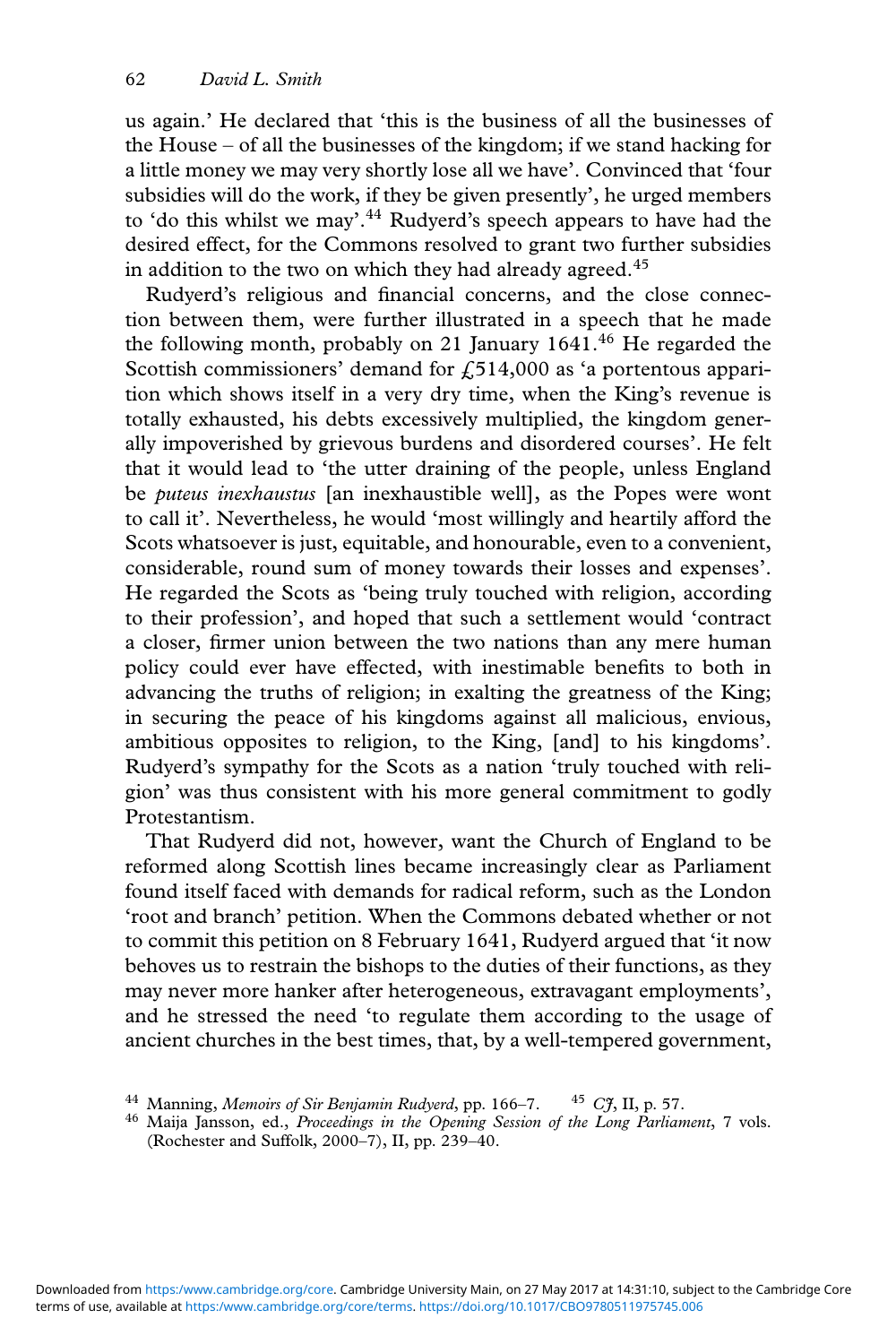they may not have power hereafter to corrupt the Church, to undo the kingdom'.<sup>47</sup> He was not, however, in favour of the outright abolition of episcopacy, and declared that 'this superintendency of eminent men, bishops, over divers churches, is the most primitive, the most spreading, the most lasting government of the Church'. He warned the Commons, 'Whilst we are earnest to take away innovations, let us beware we bring not in the greatest innovation that ever was in England. I do very well know what very many do very fervently desire. But let us well bethink ourselves, whether a popular, democratical government of the Church (though fit for other places) will be either suitable or acceptable to a regal, monarchical government of the State.'48 Rudyerd concluded by moving that

we may punish the present offenders, reduce and preserve the calling for better men hereafter. Let us remember, with fresh thankfulness to God, those glorious martyr-bishops, who were burnt for our religion in the times of popery, who by their learning, zeal, and constancy, upheld and conveyed it down to us. We have some good bishops still, who do preach every Lord's day, and are therefore worthy of double honour. They have suffered enough already in the disease; I shall be sorry we should make them suffer more in the remedy.<sup>49</sup>

Rudyerd's godly Protestantism and hatred of Laudianism were typical of many who became Parliamentarians in the Civil Wars; where he was somewhat less usual was in his continuing attachment to the institution of episcopacy and his mistrust of 'root and branch' reform.

Rudyerd returned to these issues in a major speech on 11 June 1641, when the Commons debated at length a bill for the abolition of episcopacy. This speech contained perhaps the fullest and most eloquent statement of Rudyerd's view of the church and the nature of church government. He began by stating that 'one thing doth exceedingly trouble me, it turns me quite round, it makes my whole reason vertiginous, which is, that so many do believe, against the wisdom of all ages, that now there can be no reformation without destruction, as if every sick body must be presently knocked on the head as past hope of cure'.<sup>50</sup> Conrad Russell wrote perceptively that this statement revealed 'the frustration which increasingly afflicted those who had been happy with Archbishop Abbot'.<sup>51</sup> This is a very telling point, because the debate over church government was rapidly moving into uncharted waters in which Rudyerd felt increasingly out of his depth. He was not, he affirmed, 'of their

- 
- p. 390. <sup>48</sup> *Five Speeches*, p. 22. <sup>49</sup> Ibid., p. 23. <sup>50</sup> Ibid., pp. 24–5. <sup>51</sup> Conrad Russell, *The Fall of the British Monarchies, 1637–1642* (Oxford, 1991), p. 345.

<sup>&</sup>lt;sup>47</sup> *Five Speeches*, p. 21. Cf. *Proceedings in the Opening Session of the Long Parliament*, II, p. 390.<br><sup>49</sup> Ibid., p. 23. <sup>50</sup> Ibid., pp. 24–5.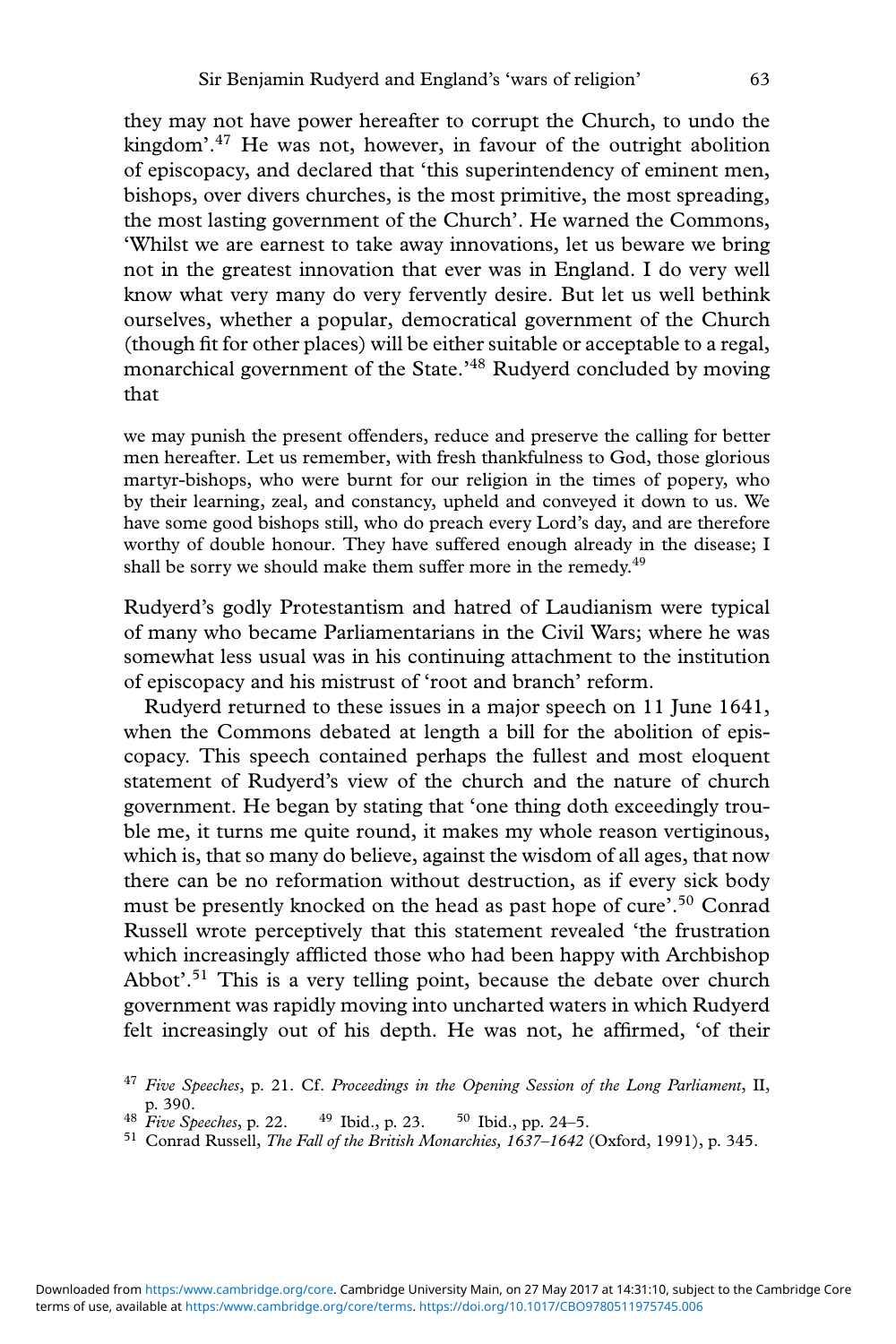opinion who believe that there is an innate ill quality in episcopacy, like a specifical property, which is a refuge, not a reason'. He hoped that 'there is no original sin in episcopacy, and though there were, yet may the calling be as well reformed as the person regenerated'.<sup>52</sup> Rudyerd remained committed to episcopacy, albeit of a reduced kind: 'Let them be reduced according to the usage of ancient churches in the best times, so restrained that they may not be able hereafter to shame the calling.<sup>53</sup> He warned that 'if we pull down bishoprics, and pull down cathedral churches, in a short time we must be forced to pull down colleges too'. This was, he felt, 'the next way to bring in barbarism, to make the clergy an unlearned, contemptible vocation, not to be desired but by the basest of the people; and then, where shall we find men able to convince an adversary?'54 This brought Rudyerd back to his long-standing concern with the under-endowment of the clergy. 'It will', he declared, 'be a shameful reproach to so flourishing a kingdom as this, to have a poor, beggarly clergy. For my part, I think nothing too much, nothing too good for a good minister, a good clergyman . . . Burning and shining lights do well deserve to be set in good candlesticks.<sup>555</sup> Rudyerd concluded by summing up his position thus: 'I am as much for reformation, for purging and maintaining religion, as any man whatsoever: but I profess, I am not for innovation, demolition, nor abolition.'56

What is perhaps most interesting about this speech is that from late summer 1641 such an attachment to a moderate, primitive episcopacy inclined some members of the Long Parliament to rally to the king.<sup>57</sup> Yet Rudyerd remained at Westminster, and his deep commitment to godly Protestantism and 'reformation' probably contributed strongly to this decision. Conrad Russell included Rudyerd straightforwardly on his list of 'members of the Commons in favour of further reformation'.58 Rudyerd broadly shared this religious outlook with his patron the fourth earl of Pembroke, and the close political alignment between them continued to be apparent throughout 1641–2. Pembroke became progressively more estranged from the court during summer 1641, and on 3 May he promised the crowds at Westminster that he would 'move his Majesty that justice might be executed' against Strafford 'according to their requests'.59 Charles I never forgave Pembroke for these words to the crowd and dismissed him as Lord Chamberlain of the King's Household

<sup>&</sup>lt;sup>52</sup> *Five Speeches*, p. 25. <sup>53</sup> Ibid., p. 25 [*recte* = p. 26]. <sup>54</sup> Ibid., pp. 28–9.<br><sup>55</sup> Ibid., p. 29. <sup>56</sup> Ibid., p. 29.<br><sup>57</sup> Cf. John Morrill, *Revolt in the Provinces* (Harlow, 1999), p. 70.<br><sup>58</sup> Conrad Russell, *T begun at Westminster, 3 November 1640* (1641), p. 90.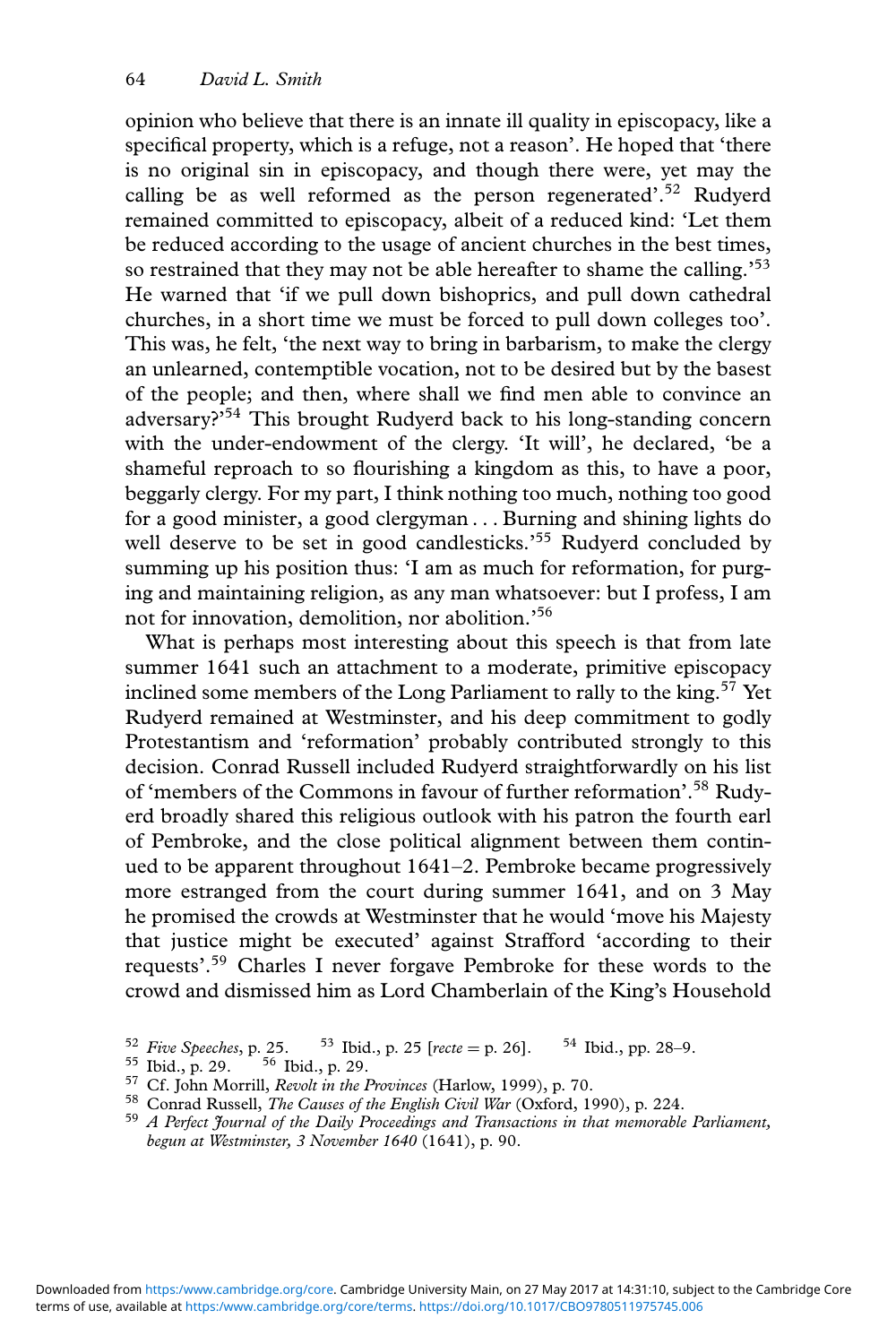the following July.<sup>60</sup> During Strafford's trial, Rudyerd's main concern appears to have been that the Commons should act in close consultation with the Lords and follow the lead of the upper House as much as possible. Thus on 12 April 1641 he 'showed the great treason of the Earl of Strafford and yet said that one full third part of the evidence was not heard and that divers of the Lords who were present at the opening thereof were not satisfied that it was treason'.<sup>61</sup> Rudyerd went on to decline 'the reading of the bill to that effect', and moved 'for a conference with the Lords'.<sup>62</sup> Four days later Rudyerd warned the Commons, 'invert not the saying "slow to speak and swift to hear". Judges must first fully hear and then justly determine.'<sup>63</sup> In addition to his looking to the upper House for a political lead, these contributions to the debates over Strafford's fate also show a judiciousness that was highly characteristic of Rudyerd.

This quality was evident again the following November in the ambivalent view that Rudyerd took of the Grand Remonstrance. He accepted that it was 'requisite we should publish a declaration, because there are so many depravers of this Parliament', <sup>64</sup> such as 'papists, delinquents, and libertines [who] accuse us falsely'.65 It was, he felt, important to make it clear that 'we have done great things in this Parliament. Things of the first magnitude.' These included 'something of religion', which he 'reckoned last because least done!'<sup>66</sup> Regarding the Grand Remonstrance, his vote went 'along in general with the narrative historical part of it; but for the prophetical part, to foresee the whole work of this Parliament to come, and to bind it up by anticipation and engagement of votes beforehand, for ought I know, Sir, we have no such custom'.<sup>67</sup> He could agree to 'the narrative part . . . , but not the prophetical part, lest we fail of our performance'.<sup>68</sup> He was thus 'for the narrative [but] against the prophetical part [because] to engage by way of anticipation this Parliament is new and wherein he cannot satisfy himself<sup>.69</sup> Rudyerd was willing to endorse the Long Parliament's previous measures but not the

- <sup>60</sup> TNA, SP 16/482/95 (Thomas Wiseman to Sir John Pennington, 29 July 1641).<br>
<sup>61</sup> Proceedings in the Opening Session of the Long Parliament, III, pp. 512–13.<br>
<sup>62</sup> Ibid., p. 517.<br>
<sup>63</sup> H. Verney, ed., *Notes of Proceedi*
- 
- 
- <sup>64</sup> Manning, Memoirs of Sir Benjamin Rudyerd, pp. 221–3.<br><sup>65</sup> Verney, Notes of Proceedings in the Long Parliament, p. 122.<br><sup>66</sup> Simonds D'Ewes, *The Journal of Sir Simonds D'Ewes from the First Recess of the Long Parliament to the Withdrawal of King Charles from London*, ed. Willson H. Coates (New
- 
- <sup>67</sup> Manning, *Memoirs of Sir Benjamin Rudyerd*, pp. 221–3.<br><sup>68</sup> Verney, *Notes of Proceedings in the Long Parliament*, p. 122.<br><sup>69</sup> D'Ewes, *Journal*, p. 184.
-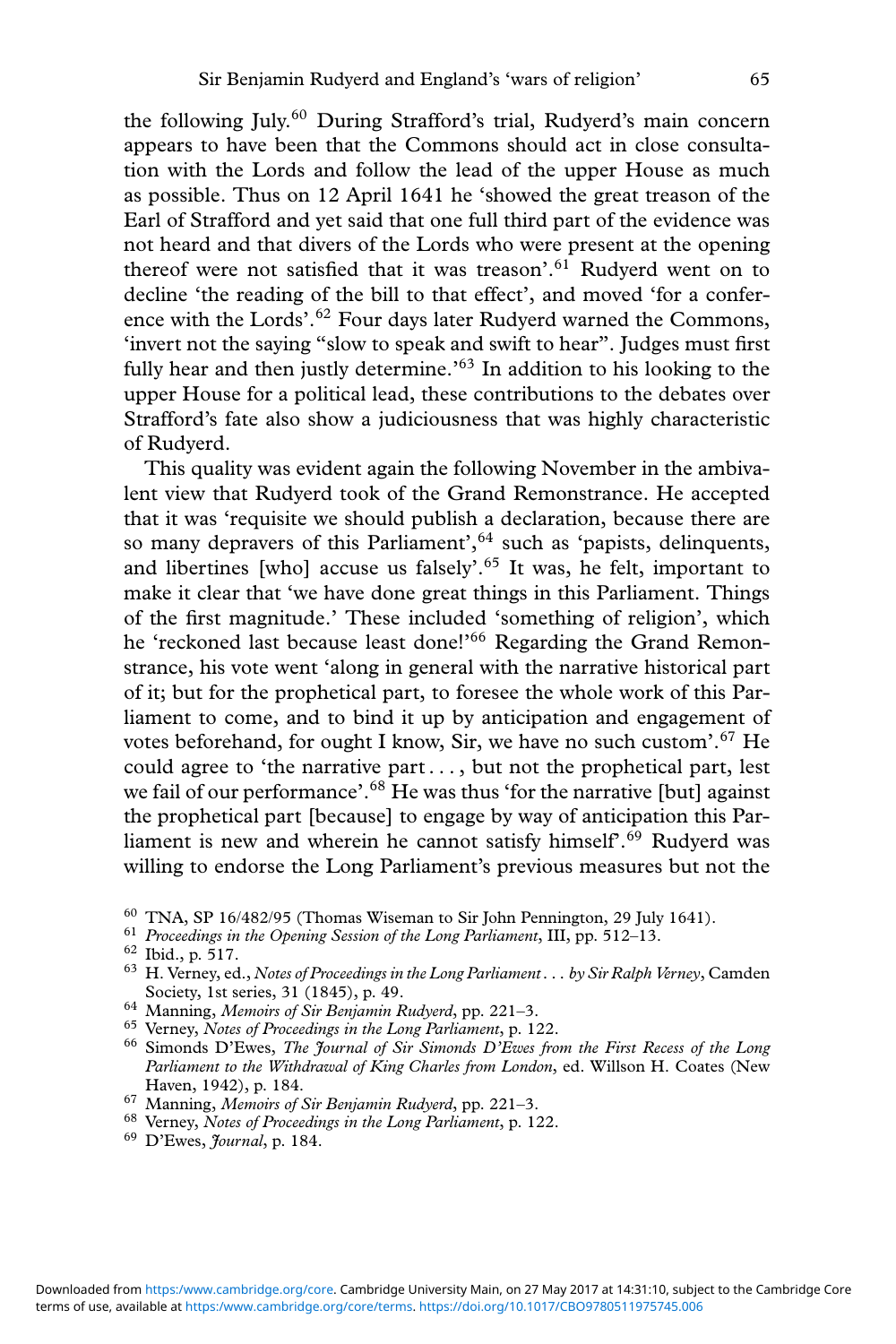demands for future reforms, and this important distinction may well have reflected a desire to avoid further inflaming relations between the king and Parliament. Certainly a wish to secure an accommodation between Charles and the Houses was entirely characteristic of Rudyerd, as was a feeling that religious reform had not yet been given as high a priority as it deserved. Both these attitudes continued to be evident in Rudyerd's speeches as England moved closer towards civil war.

The outbreak of rebellion in Ireland strengthened Rudyerd's instinctive anti-Catholicism, and when the Commons debated Irish affairs on 29 December 1641, he warned of 'the great danger this kingdom is in through the practices of priests and Jesuits, and all of the popish religion'. There were hazards, he argued, in 'not removing . . . those popish officers in this state that have places of great trust and strength committed to their fidelity', and he hoped 'that they may by degrees remove such dangerous officers, and place good Protestants in their room'. He also wished to see 'the bishops and such lords as favour[ed]' the retention of their votes in the upper House 'speedily brought to trial and by the sword of justice taken out of the way', so that they 'may be removed from the presence of his Majesty, by whom he is mis-counselled and his mind somewhat averted from complying so willingly with the Parliament as otherwise it is conceived he would be'. Rudyerd thought it 'of absolute necessity to remove such as are not inclined towards the Protestant religion', and he reminded the House of 'the treacherous stratagems that have been attempted against not only the persons of the princes of this kingdom that have been Protestants, by papists and the favourers of that part, but also against the whole state, to bring it to confusion and place themselves and their religion herein'.<sup>70</sup> In Rudyerd's mind, these defensive measures against Catholicism were closely associated with a continuing desire for further reform of the church, and on 26 March 1642 he moved 'to appoint a speedy day to consider of the matter of religion, to settle the distractions of the church for the present, and to provide for the future'.<sup>71</sup>

Following the king's withdrawal from London in January 1642, Rudyerd repeatedly tried to encourage reconciliation between Charles and Parliament. On 7 February he 'desired that we might move his Majesty to return and to give thanks'.<sup>72</sup> Interestingly, when, on 10 June, Rudyerd advanced £100 for Parliament's military preparations, he did so 'freely without interest for defence of king, kingdom, and parliament

<sup>70</sup> *Sir Beniamin Rudyerd his Learned Speech in Parliament on Wednesday, being the twenty ninth*

<sup>&</sup>lt;sup>71</sup> Willson H. Coates, Anne Steele Young and Vernon F. Snow, eds., *The Private Journals of the Long Parliament*, 3 vols. (New Haven and London, 1982–92), II, p. 89. <sup>72</sup> *Private Journals of the Long Parliament*, I, p. 297.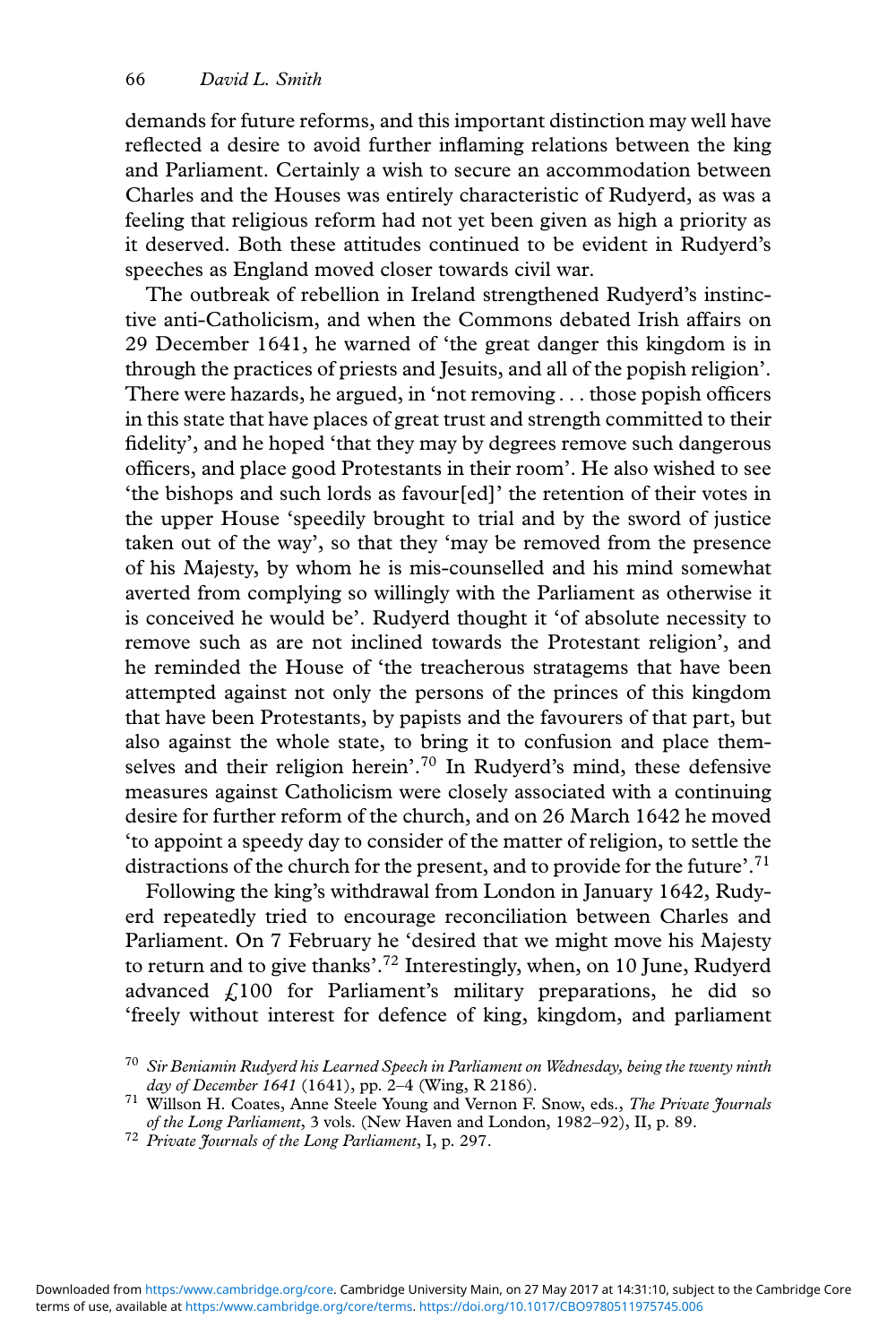conjunctively'.<sup>73</sup> Such a form of words seems consistent with someone who, like Pembroke, tried vigorously to promote an accommodation between the crown and the two Houses. On 9 July 1642, for example, they can be found presenting the same message; that morning, Pembroke made a speech 'laying open the means for that happy union',  $74$  while later that day Rudyerd begged the Houses 'to compose and settle these threatening ruining distractions' and 'make a fair way for the King's return hither'. He praised the reforms of 1640–1 as a 'dream of happiness' and cited in particular the abolition of High Commission, Star Chamber and forest fines, the provision for triennial parliaments, and the fact that 'the bishops' votes' had been 'taken away'. He urged Parliament not to 'contend for such a hazardous, unsafe security as may endanger the loss of what we have already' and, in a memorable phrase, warned that the Houses 'cannot make a mathematical security'. He concluded by stating that 'we are at the very brink of confusion and combustion', and that 'every man here is bound in conscience to employ his uttermost endeavours to prevent the effusion of blood'.<sup>75</sup> Similarly, two weeks later, on 23 July, when the Commons was considering how to react to Charles I's *Answer to the XIX Propositions*, Rudyerd moved that they should 'embrace an accommodation of peace'.76

#### **IV**

Rudyerd's support for peace negotiations continued during the Civil War. For instance, on 17 February 1643, as the Commons debated Charles I's responses to the Oxford Propositions, Rudyerd warned the House that 'we have already tasted the bitter bloody fruits of war, [and] we are grown exceedingly behind-hand with our selves since we began it'. He implored members to consider

who shall be answerable for all the innocent blood which shall be spilt hereafter, if we do not endeavour a peace, by a speedy treaty? Certainly, God is as much to be trusted in a treaty as in a war: it is he that gives wisdom to treat as well as courage to fight, and success to both, as it pleases him. Blood is a crying sin, it pollutes a land: why should we defile this land any longer?. . . Let us stint blood as soon as we can. Let us agree with our adversaries in the way, by a present, short, wary treaty.<sup>77</sup>

<sup>76</sup> Private Journals of the Long Parliament, III, p. 120.<br><sup>77</sup> Sir Benjamin Rudyerd His Speech in the High Court of Parliament the 17 of February [1643], *for a speedy Treaty of Peace with His Majestie* (1643), pp. 4–5 (Wing, R 2196).

<sup>&</sup>lt;sup>73</sup> Ibid., III, p. 467.<br><sup>74</sup> *A Perfect Diurnall of the Passages in Parliament, from 4 to 11 July 1642* (1642), p. 6.<br><sup>75</sup> *A Worthy Speech spoken in the Honourable House of Commons, by Sir Benjamin Rudyerd,*<br>*this presen*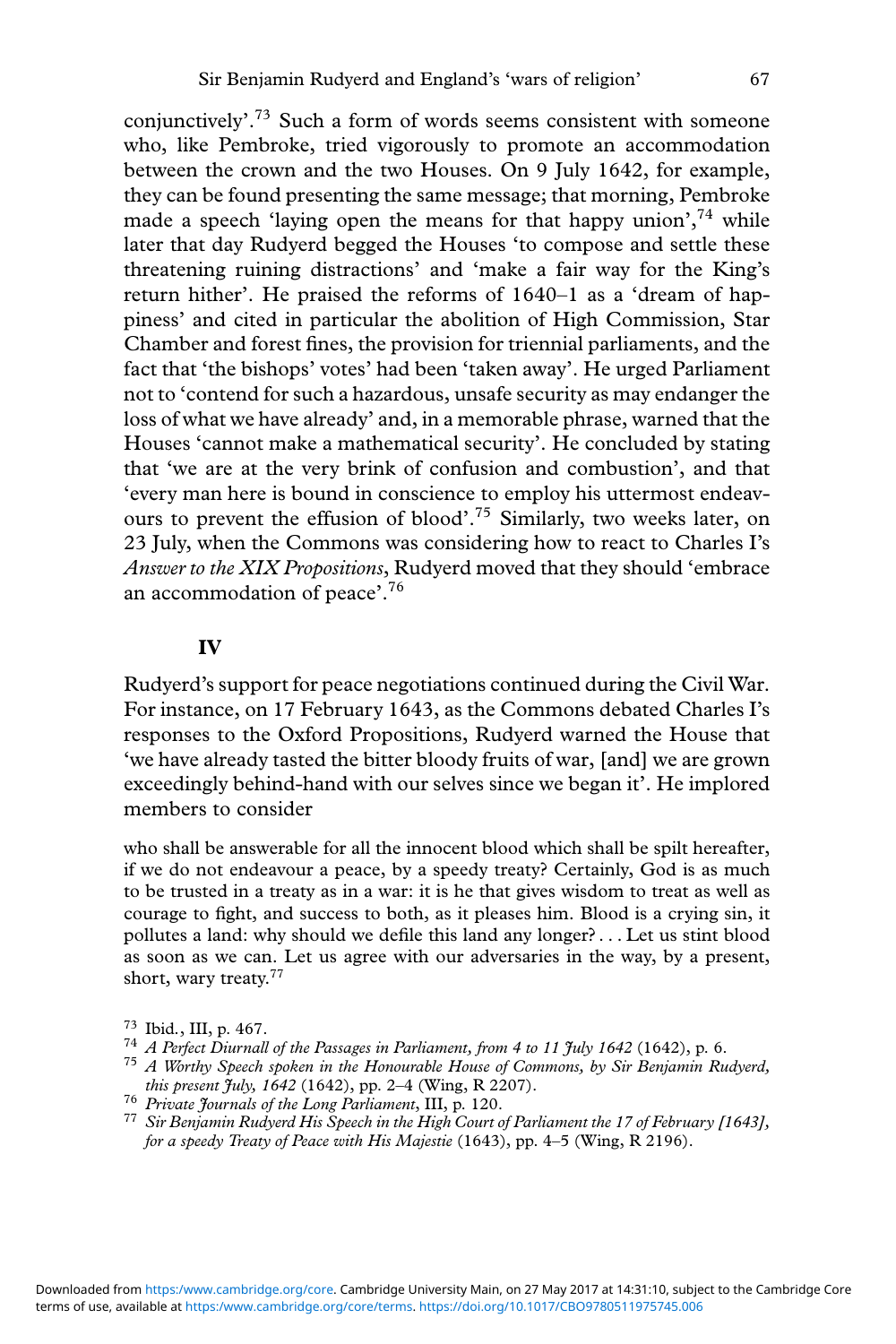Like other moderate Parliamentarians such as Sir Simonds D'Ewes, Bulstrode Whitelocke and John Selden, Rudyerd advocated peace talks with the Royalists at every possible opportunity.

Rudyerd likewise remained strongly committed to godly reformation, and on 12 June 1643 he and Pembroke were among those who were appointed lay members of the Westminster Assembly.<sup>78</sup> Rudyerd does not appear to have spoken often in the Assembly and such contributions as he did make suggest that his ecclesiastical position was complex and difficult to categorize in simple terms as either Presbyterian or Independent. He seems to have been nervous about the activities of the more radical Independents and on 14 November 1643, when some members of the Assembly expressed concern about 'the Independents gathering churches in the city and elsewhere', he 'promised to present [the matter] to the Houses' of Parliament.79 This would seem consistent with the reservations he had expressed in connection with Providence Island in 1633. Rudyerd's first priority appears to have been reformation within an orderly framework, and this may have made him suspicious of the assertions of *ius divinum* that Presbyterians and Independents alike asserted against those who favoured a more Erastian approach.

This concern came through in Rudyerd's speech in the Assembly on 30 April 1646, when a delegation from the Commons presented a series of nine queries to the Assembly on the subject of church government. Rudyerd asserted that

The matter you are now about, the *jus divinum*, is of a formidable and tremendous nature. It will be expected you should answer by clear, practical and express Scriptures, not by far-fetched arguments which are commonly told before you come to the matter . . . I have heard much spoken of the pattern in the mount so express . . . I could never find in the New Testament . . . The first rule is let all things be done decently and in order to edification. Decency and order are variable and therefore cannot be *iure divino*. Discipline is but the hedge.

## Rudyerd continued by hoping that the Assembly would make its 'answer in plain terms'. He had

heard it often very well said, the present Assembly are pious and learned men, but a Parliament is to make laws for all sorts of men. It hath been often objected, this power is so strongly opposed bec[ause] it makes a strict discipline . . . I believe we have done nothing against the word of God, neither do all the churches agree throughout. The civil magistrate is a church officer in every Christian

<sup>78</sup> *A&O*, I, p. 181.<br><sup>79</sup> Cambridge University Library, MS Dd.XIV.21 (Journal of John Lightfoot), fo. 36r.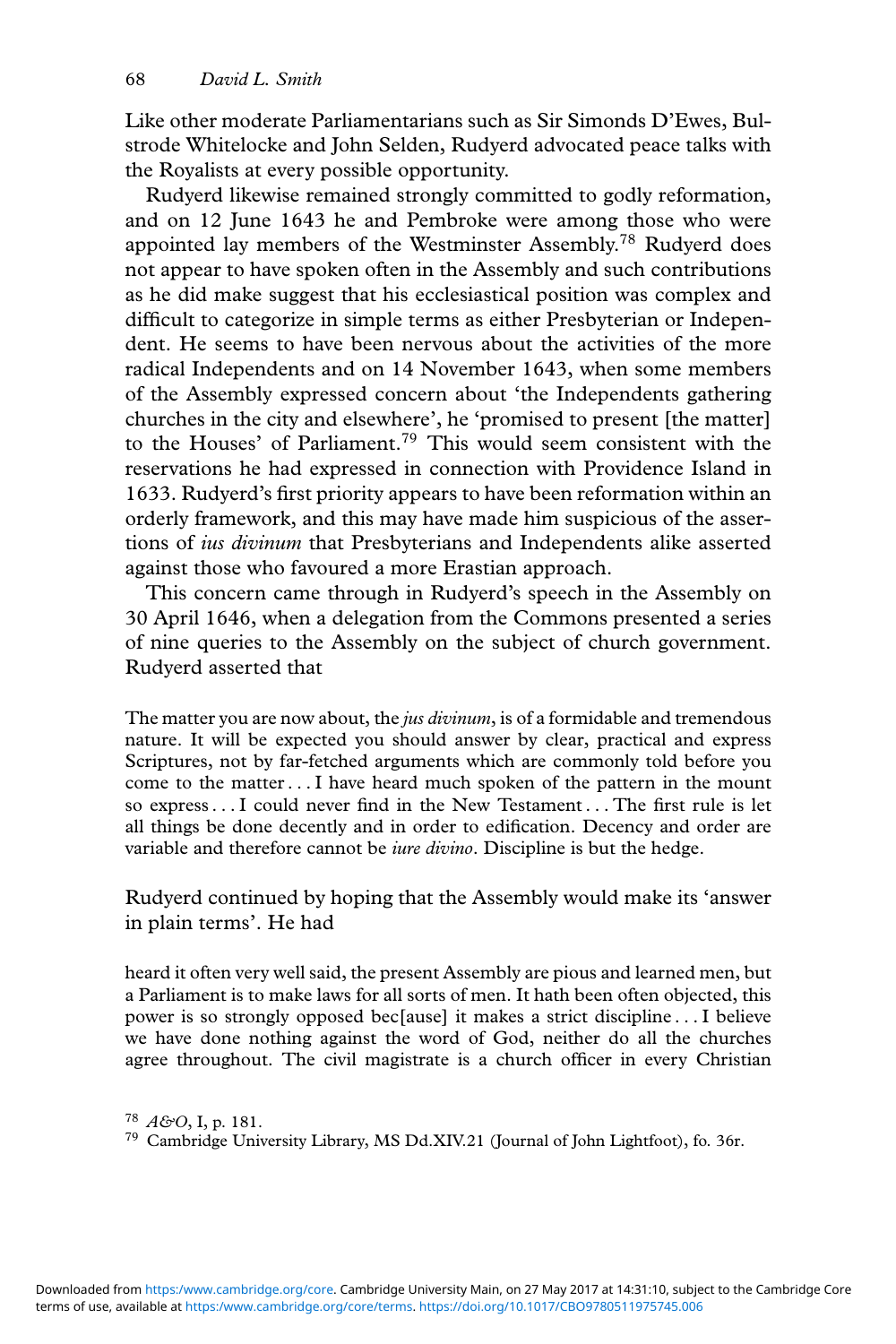commonwealth. In Scotland, nobility and gentry live commonly in the country and so the clergy are moderated as by a scattered Parliament.<sup>80</sup>

These words seem to reflect sympathy with an Erastian approach to church government, and this possibility is reinforced by the fact that Pembroke, to whom Rudyerd continued to be close, apparently had leanings in the same direction. From 1643 Pembroke also served as a member of the Westminster Assembly and, as the 1640s progressed, his most consistent priority was an Erastian hostility to the more radical demands of both the high Presbyterians and the Independents. In early November 1644 he and the earl of Warwick went to the Westminster Assembly and 'chide[d] the Independents for retarding the work of reformation'.<sup>81</sup> He supported Laud's attainder in January 1645, but in March 1646 he voted to reject the high Presbyterian petition submitted by the City of London. Interestingly, Pembroke, like Rudyerd, remained sympathetic to the preservation of episcopacy, and evidence of the earl's moderate episcopalianism may be found in his choice of the future bishop of Winchester, George Morley, as his domestic chaplain, as well as in the nature of his ecclesiastical patronage within the parish of St Martin-in-the-Fields, of which he was a resident.<sup>82</sup>

The continuing friendship between Rudyerd and Pembroke was evident in other ways. Both were appointed commissioners for the plantations in the West Indies on 2 November  $1643<sup>83</sup>$  On 14 June 1645, in the Committee of Both Kingdoms, 'two letters were brought in by Sir Benjamin Rudyerd, one directed to himself and the other to the Earl of Pembroke'.<sup>84</sup> In his will, dated 1 May 1649, Pembroke stipulated that Rudyerd was to continue to occupy the premises in Kent that the earl had assigned to him by an indenture of 21 February 1639. At his death in January 1650, Pembroke owed Rudyerd a debt of  $f(260)$ , which was discharged shortly afterwards by the earl's executors.<sup>85</sup>

During the second half of the 1640s Rudyerd became less and less active in political affairs. He made fewer speeches in the Commons and

<sup>80</sup> Chad B. Van Dixhoorn, 'Reforming the Reformation: theological debate at the Westminster Assembly, 1643–1652', Ph.D. dissertation, University of Cambridge, 2005, VII,

p. 546. <sup>81</sup> Thomas Juxon, *The Journal of Thomas Juxon, 1644–1647*, ed. Keith Lindley and David Scott, Camden Society, 5th series, 13 (1999), p. 62. See also Van Dixhoorn, 'Reforming the Reformation', V, pp. 449–50.

<sup>&</sup>lt;sup>82</sup> For a fuller discussion see my life of Pembroke in the *ODNB*. <sup>83</sup>  $A$ &O, I, pp. 331–3.<br><sup>84</sup> TNA, SP 21/8 (Committee of Both Kingdoms, fair day book), pp. 335–6.<br><sup>85</sup> Sheffield Archives, Elmhirst MS (Pve deposit), E

Hatfield House, Accounts, 168/2, pp. 22, 28.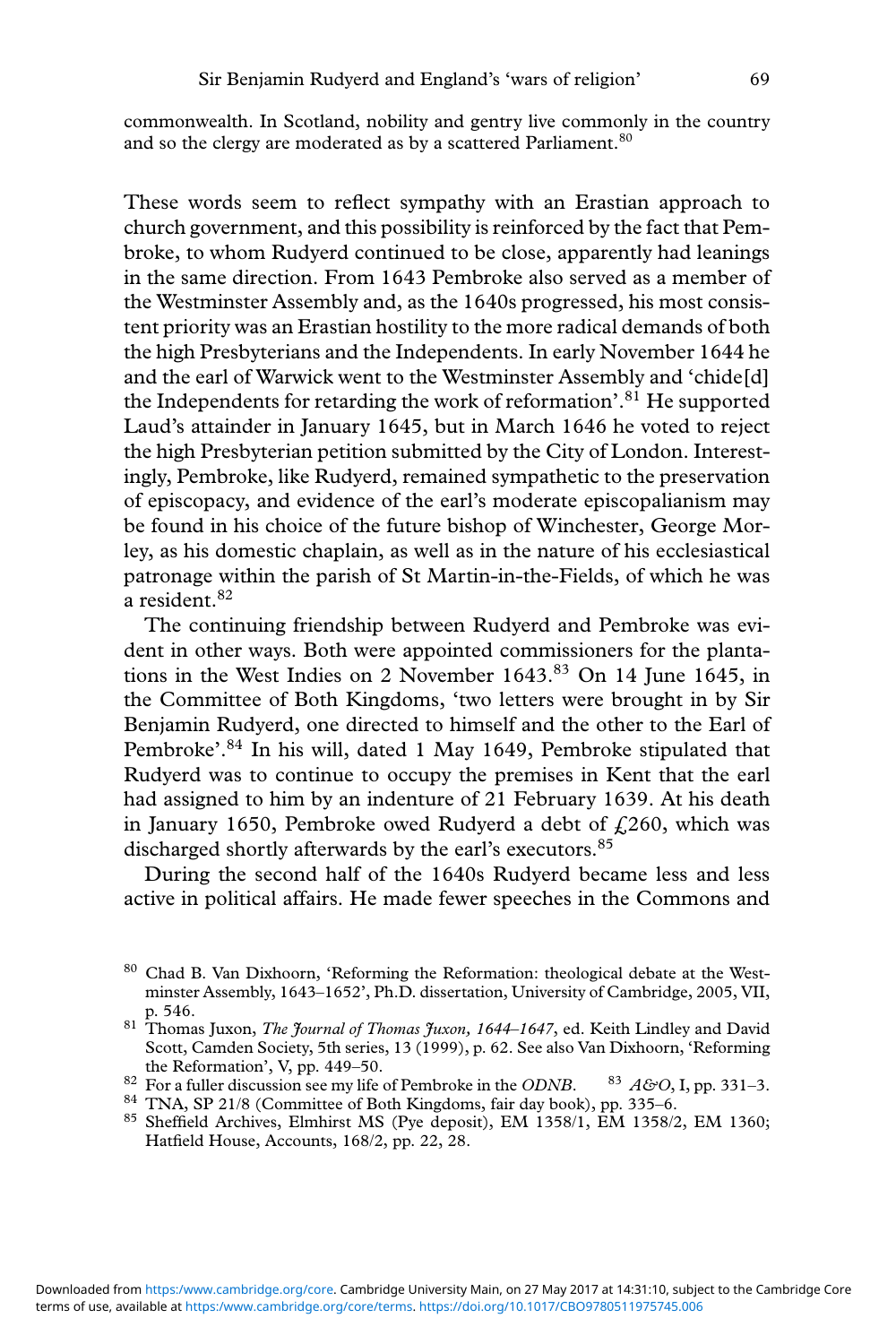was appointed less regularly to committees. Early in 1646 he adopted a characteristically judicious position on the fate of the Court of Wards, of which he had been Surveyor since April 1618. He urged that 'if in any part of it there be any thing unfit, or exorbitant, it may be reduced and rectified by a better law; but if there be found corruption, extortion, or bribery in any of the officers, let them be prosecuted and punished to the utmost'. Rudyerd claimed that 'I have always endeavoured to perform my best service to the King, yet my tenderness hath been to the subject, because we do meet with many estates sore bruised and broken with debts and children.'<sup>86</sup> As usual he struck a balance between the interests of the crown and those of the subject, and was an inveterate foe of corruption and injustice. When the Court of Wards was abolished, the Commons granted him a sum of  $f<sub>0</sub>000$ , together with the continuation of his existing annuity of  $f<sub>i</sub>200$ , in compensation for his office.<sup>87</sup> Rudyerd's reduced activity during the later 1640s may partly have been a consequence of old age – he turned seventy-five in December 1647 – but it may also have owed something to growing disillusionment with the course of events and with the conduct of Parliament and the New Model Army. In his last recorded speech, on 5 August 1648, Rudyerd lamented that 'we have sat thus long, and are come to a fine pass; for the whole kingdom is now become Parliament all over. The army hath taught us a good while what to do; the city, country, and reformadoes, teach us what we should do; and all is, because we ourselves know not what to do. Some men are so violent and strong in their own conceits that they think all others dishonest who are not of their opinion.'<sup>88</sup> These words reflected Rudyerd's deep unhappiness at the turn that events had taken and his yearning for a settlement between crown and Parliament.

The following month, Pembroke was one of the Parliamentarian commissioners appointed to negotiate with the king at Newport, while back in London, on 5 December, Rudyerd voted that the talks should continue. The next day, he was among those arrested, and briefly imprisoned, by Colonel Pride.<sup>89</sup> However, Rudyerd was released later the same day, and David Underdown has commented that 'Rudyerd was too old and decrepit to be dangerous, and had powerful friends like his patron Pembroke.<sup>'90</sup> Immediately after his release Rudyerd, who was then just short of his seventy-sixth birthday, retired to his seat at West Woodhay in Berkshire. He lived out his remaining years there very quietly until his death on 31 May 1658, and he was buried in the chancel of the church at

<sup>&</sup>lt;sup>86</sup> Manning, *Memoirs of Sir Benjamin Rudyerd*, pp. 241–2. <sup>87</sup> CJ, V, p. 46.<br><sup>88</sup> Manning, *Memoirs of Sir Benjamin Rudyerd*, p. 244.<br><sup>89</sup> *Mercurius Elencticus*, no. 55 (5–12 December 1648), 527.<br><sup>90</sup> David Underdown,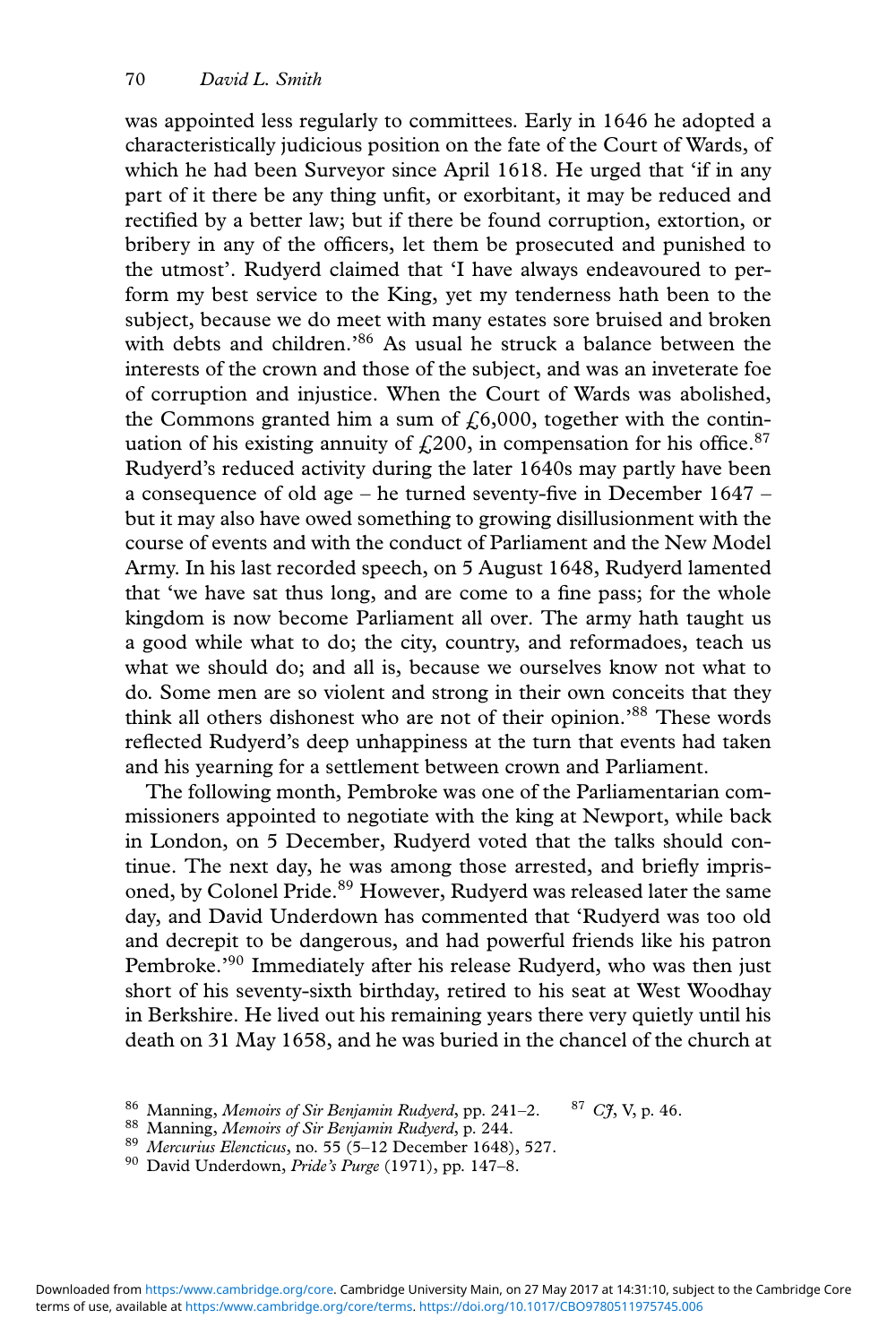West Woodhay. Rudyerd's will, which he composed earlier that month, survives, but reveals little that was individual about Rudyerd's religious beliefs. The opening form of words reads,

I do freely bequeath my soul unto Almighty God my creator and to his beloved son my Saviour Jesus Christ, by and through whose only death and passion I doe already trust to have remission of my sins and to enjoy everlasting life. My body I do commit to the earth from whence it came.<sup>91</sup>

It may be, however, that the absence of a dogmatic religious position in Rudyerd's will is in itself revealing of someone who apparently felt most at home within the broad church of Elizabeth and James. That church could accommodate Rudyerd's commitment to a well-endowed preaching ministry within an episcopalian framework that preserved order and decency while allowing freedom from antiquated formality.

A similar conclusion may perhaps be drawn from a hymn that Rudyerd composed in his later years:

> O God! My God! What shall I give To thee in thanks? I am and live In thee; and thou dost safe preserve My health, my fame, my goods, my rent: Thou makest me eat, while others starve, And sing, whilst others do lament. Such unto me thy blessings are As though I were thine only care. But, Oh! My God, thou art more kind. When I look inward on my mind, Thou fill'st my heart with humble joy, With patience meek, and fervent love (Which doth all other loves destroy), With faith which nothing can remove, And hope assured of Heaven's bliss: This is my state, my grace is this. $92$

It is possible that the closing reference to 'hope assured of Heaven's bliss' would tend to place Rudyerd at the more clearly Calvinist end of the Jacobean spectrum, and this would be entirely consistent with the picture of him that emerges from his parliamentary speeches.

# **V**

Rudyerd's religious and political views, as they evolved during the course of his life, thus provide a fascinating case study of how a strongly

<sup>91</sup> TNA, PROB 11/284. <sup>92</sup> Manning, *Memoirs of Sir Benjamin Rudyerd*, pp. 255–6.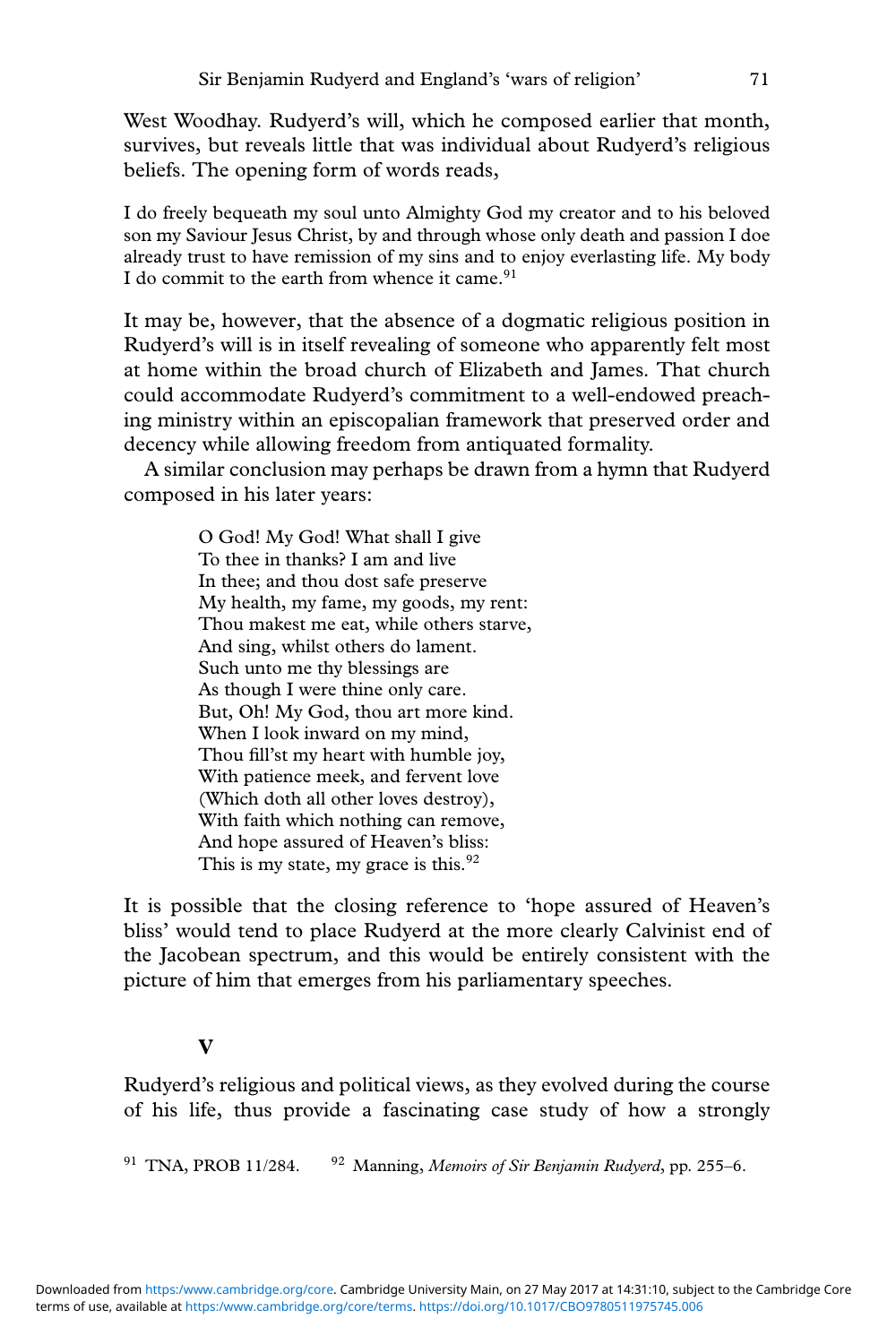Protestant layman reacted to the changing circumstances of early and mid-seventeenth-century England. Having been happy with the church led by Archbishop Abbot, and having advocated improving reforms within this Jacobean framework, Rudyerd felt much less at ease in the more polarized atmosphere of Charles I and the Laudians. He felt equally unhappy with the more radical Parliamentarian responses to Laudianism, and as both official policies and reactions to them moved further apart, Rudyerd, who disliked confrontations and always preferred persuasion to coercion, proved less able to cope and became a progressively more marginal figure. In that sense, he was, perhaps, a 'Jacobethan' whose long life meant that he saw events turn in directions that he regretted.

He believed in the English Reformation and praised the 'martyrbishops' of the 1550s. He was deeply committed to further reformation of the church, and especially to improving the endowment of the clergy, but he did not want destruction or liberty to turn to licence. He sought orderly reformation, and believed that this could best be achieved by more generous funding of the Church of Elizabeth and James. Rudyerd abhorred the hijacking of that church by Laud and his allies; but he was equally suspicious of the more radical measures that Parliament adopted in response during the 1640s. He deprecated both the Laudians' actions and the Long Parliament's reactions. Instead, his heart really lay in the Church of Elizabeth and James, in which he had grown up and which he had sought to reform.

Politically, Rudyerd consistently sought harmony between crown and Parliament. He believed in the innate constitutional symbiosis of the two, and throughout his public career he strove to overcome differences between them. In practical terms this often led him to advocate reform of the royal finances accompanied by generous grants of supply as evidence of Parliament's trust in the monarch. The more that that trust became eroded, the more Rudyerd sought to restore it and to promote an accommodation between crown and Parliament. If his religious attitudes helped to make him a Parliamentarian, his political attitudes ensured that he always remained a moderate. This was a pattern that he shared with his patron, the earl of Pembroke, who appears to have been a further influence behind Rudyerd's Parliamentarian allegiance. Rudyerd's behaviour was thus the product of a complex blend of motives in which political, religious and personal considerations were fascinatingly intertwined.

These points bring us back, in conclusion, to the two problems with which this essay began, namely the role of religion as an influence on the choice of sides in the Civil War, and the nature of 'political psychology' in motivating behaviour. Like many of those who were committed to godly Protestantism and further reformation of the Church, Rudyerd